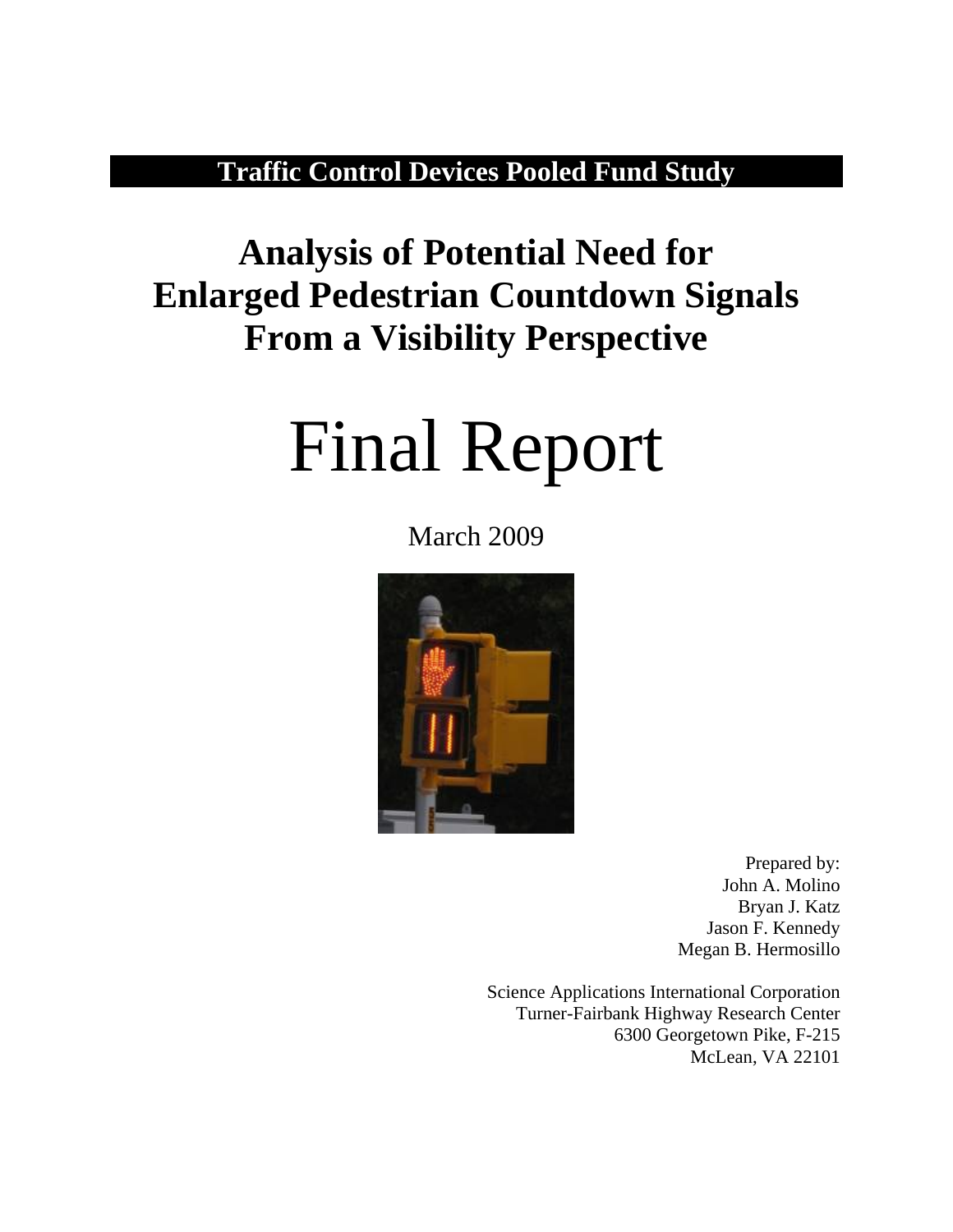This research project was sponsored by the Traffic Control Devices Pooled Fund Study, TPF-5(065). Members of the Pooled Fund Study Panel are as follows:

Johnny Bhullar, California Department of Transportation Mark Wilson, Florida Department of Transportation (co-chair) Kathy Bailey, Georgia Department of Transportation Larry Gregg, Illinois Department of Transportation Tim Crouch, Iowa Department of Transportation Steven Buckley, Kansas Department of Transportation John Smith, Mississippi Department of Transportation Julie Stotlemeyer, Missouri Department of Transportation Dan Waddle, Nebraska Department of Roads Dave Partee, Nevada Department of Transportation Scott Thorson, Nevada Department of Transportation (retired) William Lambert, New Hampshire Department of Transportation Doug Bartlett, New Jersey Department of Transportation Barbara Abrahamer, New York State Department of Transportation Ron King, North Carolina Department of Transportation Glenn Rowe, Pennsylvania Department of Transportation Don Turner, South Carolina Department of Transportation Doug Skowronek, Texas Department of Transportation Tom Notbohm, Wisconsin Department of Transportation Roger Wentz, American Traffic Safety Services Association Lee Billingsley, Broward County, Florida Department of Transportation (retired) John Fisher, Los Angeles, California Department of Transportation

Richard Seabrook, Federal Highway Administration, Federal Lands Highway Ed Rice, Federal Highway Administration, Office of Safety Scott Wainwright, Federal Highway Administration, Office of Operations (co-chair) Amanda Emo, Federal Highway Administration, Office of Safety R&D Bryan Katz, Science Applications International Corporation

The objective of the Traffic Control Devices Pooled Fund Study (TCD PFS) is to assemble a group composed of State and local agencies, appropriate organizations and the FHWA to 1) establish a systematic procedure to select, test and evaluate approaches to novel TCD concepts as well as incorporation of results into the MUTCD; 2) select novel TCD approaches to test and evaluate; 3) determine methods of evaluation for novel TCD approaches; 4) initiate and monitor projects intended to address evaluation of the novel TCDs; 5) disseminate results; and 6) assist MUTCD incorporation and implementation of results.

To join the TCD PFS, or for more information about the TCD PFS

- Contact Amanda Emo at (202) 493-3395 or contact Scott Wainwright at (202) 366-0857
- Visit www.pooledfund.org and search for study # TPF-5(065).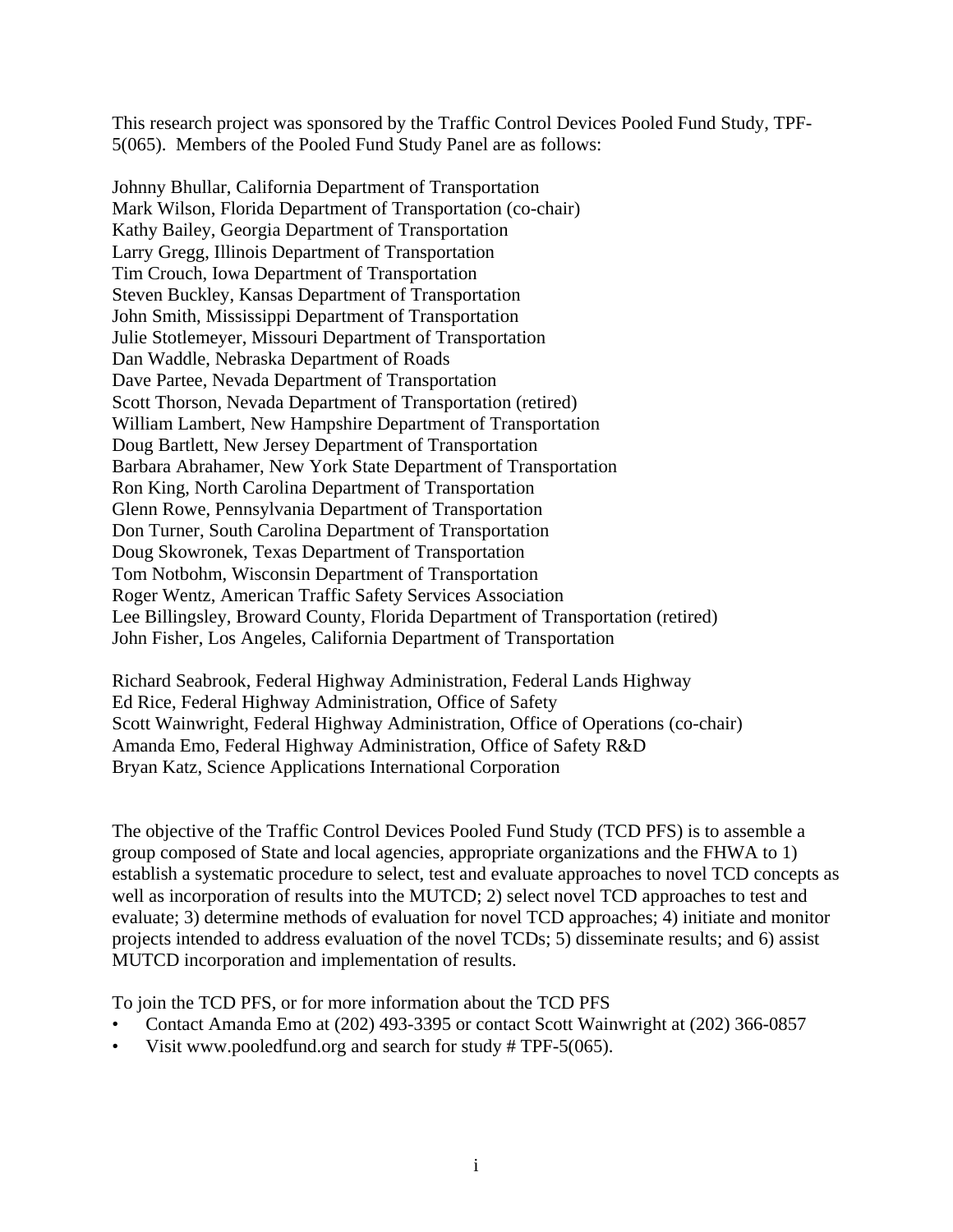# **EXECUTIVE SUMMARY**

<span id="page-2-0"></span>The present research investigated the potential effectiveness of employing enlarged countdown pedestrian crossing signal heads, with larger symbols and numerals, to assist pedestrians with low vision (visual impairment). It did so primarily from a visibility perspective. Three questions were addressed: 1) Can existing pedestrian crossing signals be adequately detected and comprehended by pedestrians with normal vision? 2) Can existing pedestrian crossing signals be adequately detected and comprehended by pedestrians with low vision? 3) Would employing larger symbols and numerals on pedestrian countdown signals assist pedestrians with low vision?

The detectability, contrast, legibility and conspicuity of the signal indications were considered, along with the visual acuity of both pedestrians with normal vision and those with low vision. The specifications for existing pedestrian signal heads were reviewed, and predictions were made concerning how well these existing devices would perform for pedestrians with normal vision and with varying degrees of visual impairment. For pedestrians with normal vision, the predicted performance of the existing standard countdown crossing signals indicated excellent detectability distances at night and good detectability distances during the day. The predicted performance indicated excellent contrast ratios during the day, making standard sized symbols and numerals easy to comprehend. These contrast ratios were found to be too high during the night, however, contributing to numeral glare and blooming, and thereby reducing numeral comprehension to some extent. Longer crosswalk lengths tend to reduce all of the above visual performance characteristics.

The present report also reviewed the visual capabilities of pedestrians with low vision, and predicted that the performance of the existing standard countdown crossing signals would not be adequate for this segment of the population. A potential benefit of employing larger pedestrian signal heads was demonstrated, but this benefit must be weighed against increased costs and the deployment of auditory and tactile accessible pedestrian signal alternatives. In conclusion, the present report recommended that a systems engineering approach be taken in further investigation of the efficacy of employing larger pedestrian signal heads.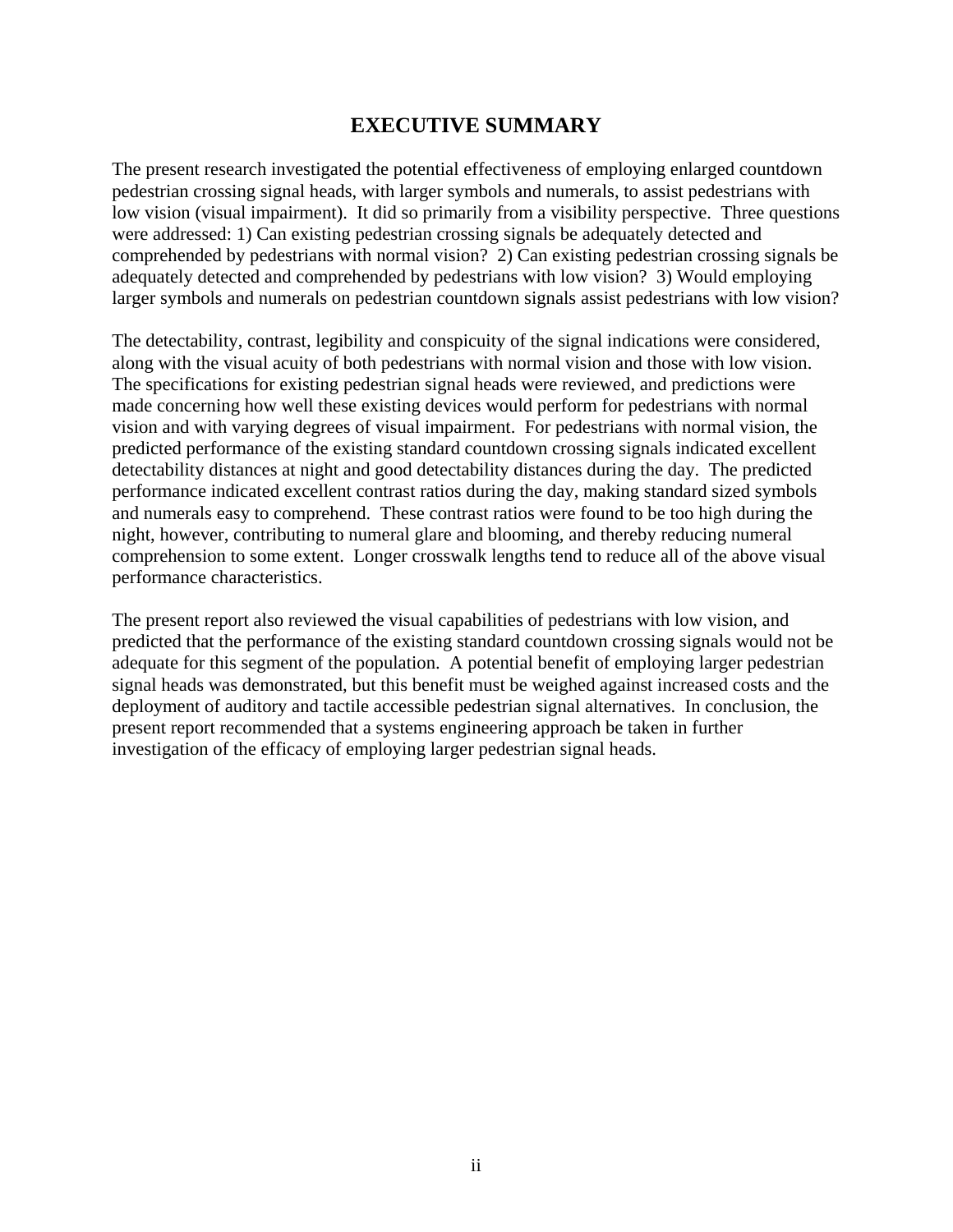#### **ACKNOWLEDGEMENTS**

<span id="page-3-0"></span>The authors of this report would like to thank the Traffic Control Devices Pooled Fund Study panel for their technical and financial support of the project. Federal Highway Administration's Human Centered Systems Team employees from the FHWA and contractors from Science Applications International Corporation (SAIC) and from Howard University all participated in various roles on this project. The authors would like to thank Dana Duke, Lindsey Clark and Nicole Fowler from SAIC, and Vernese Edgehill and Wanda Parham from Howard University for literature research and equipment support. The authors would also like to thank Thomas Granda (FHWA), Amanda Emo (FHWA), and Stephen Fleger (SAIC) for their management support of this project.

#### **DISCLAIMER**

The contents of this report reflect the views of the authors, who are responsible for the facts and the accuracy of the data presented herein. The contents do not necessarily reflect the official view or policies of the Federal Highway Administration (FHWA). The United States Government does not endorse products or manufacturers. Trade or manufacturers' names may appear herein solely because they are considered essential to the object of this report. This report does not constitute a standard, specification, or regulation.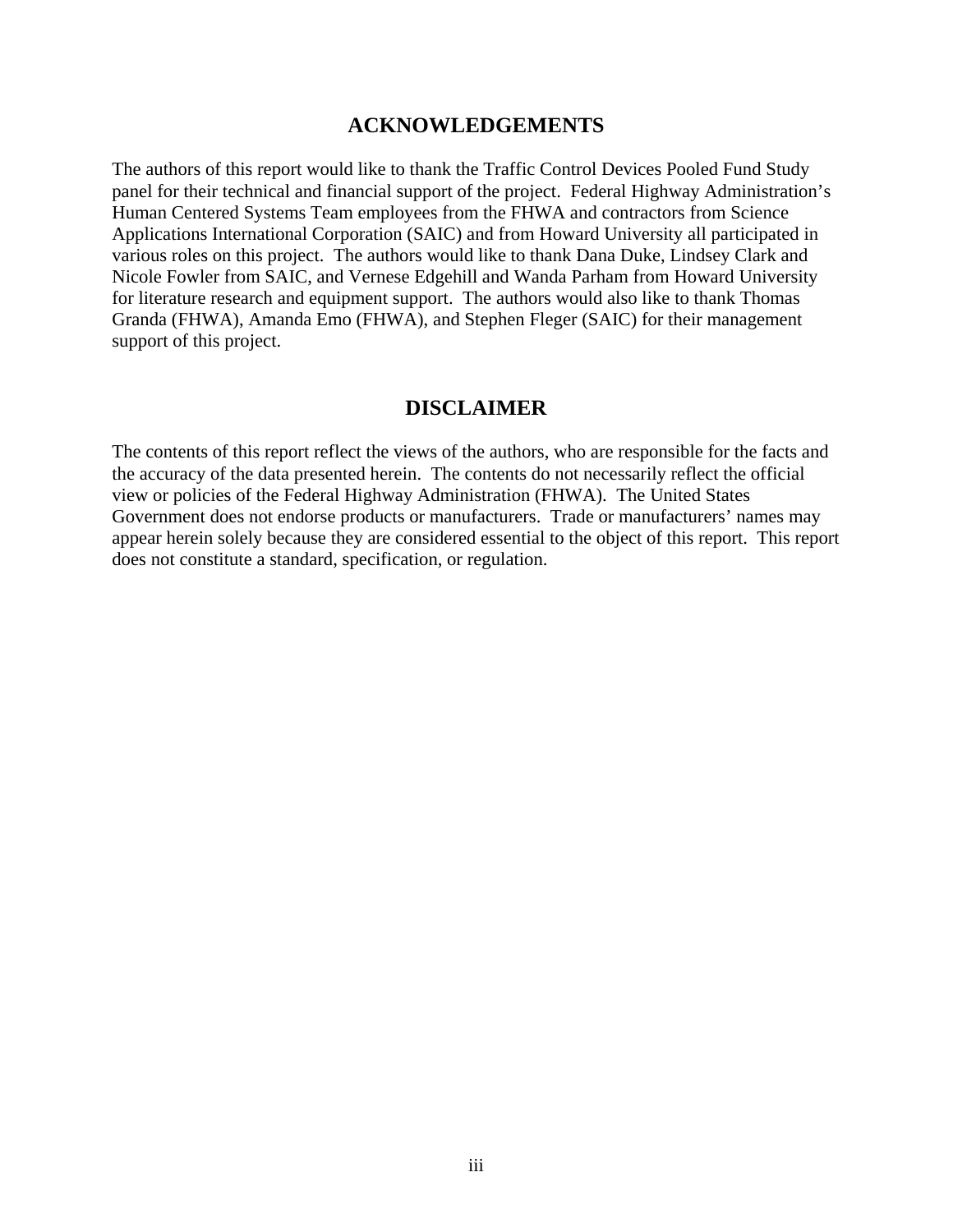# **TABLE OF CONTENTS**

|                                                            | Page |
|------------------------------------------------------------|------|
|                                                            |      |
|                                                            |      |
| <b>DISCLAIMER</b>                                          |      |
|                                                            |      |
|                                                            |      |
|                                                            |      |
|                                                            |      |
|                                                            |      |
|                                                            |      |
|                                                            |      |
|                                                            |      |
|                                                            |      |
|                                                            |      |
|                                                            |      |
|                                                            |      |
|                                                            |      |
|                                                            |      |
|                                                            |      |
| 4.0 VISUAL CAPABILITIES OF PEDESTRIANS WITH LOW VISION  15 |      |
|                                                            |      |
|                                                            |      |
|                                                            |      |
|                                                            |      |
|                                                            |      |
|                                                            |      |
|                                                            |      |
| <b>REFERENCES</b>                                          |      |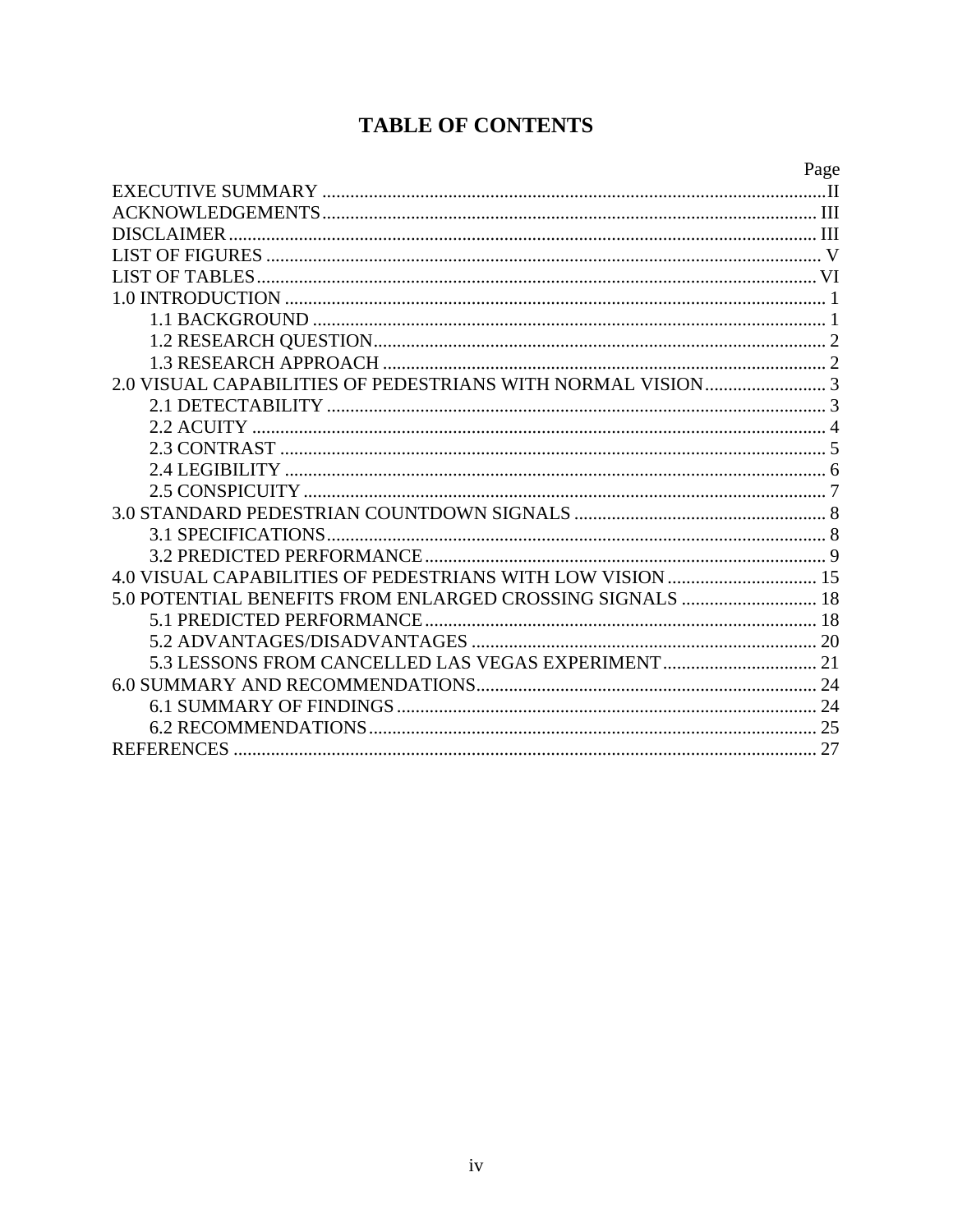# **LIST OF FIGURES**

<span id="page-5-0"></span>

|                                                                                                  | Page |
|--------------------------------------------------------------------------------------------------|------|
| Figure 1: Example of a Countdown Pedestrian Crossing Signal Head in McLean, Virginia 1           |      |
|                                                                                                  |      |
| Figure 3: Possible Site for Installation of Enlarged Pedestrian Countdown Signals in Las Vegas,  |      |
|                                                                                                  |      |
| Figure 4: Another Possible Site for Installation of Enlarged Pedestrian Countdown Signals in Las |      |
|                                                                                                  |      |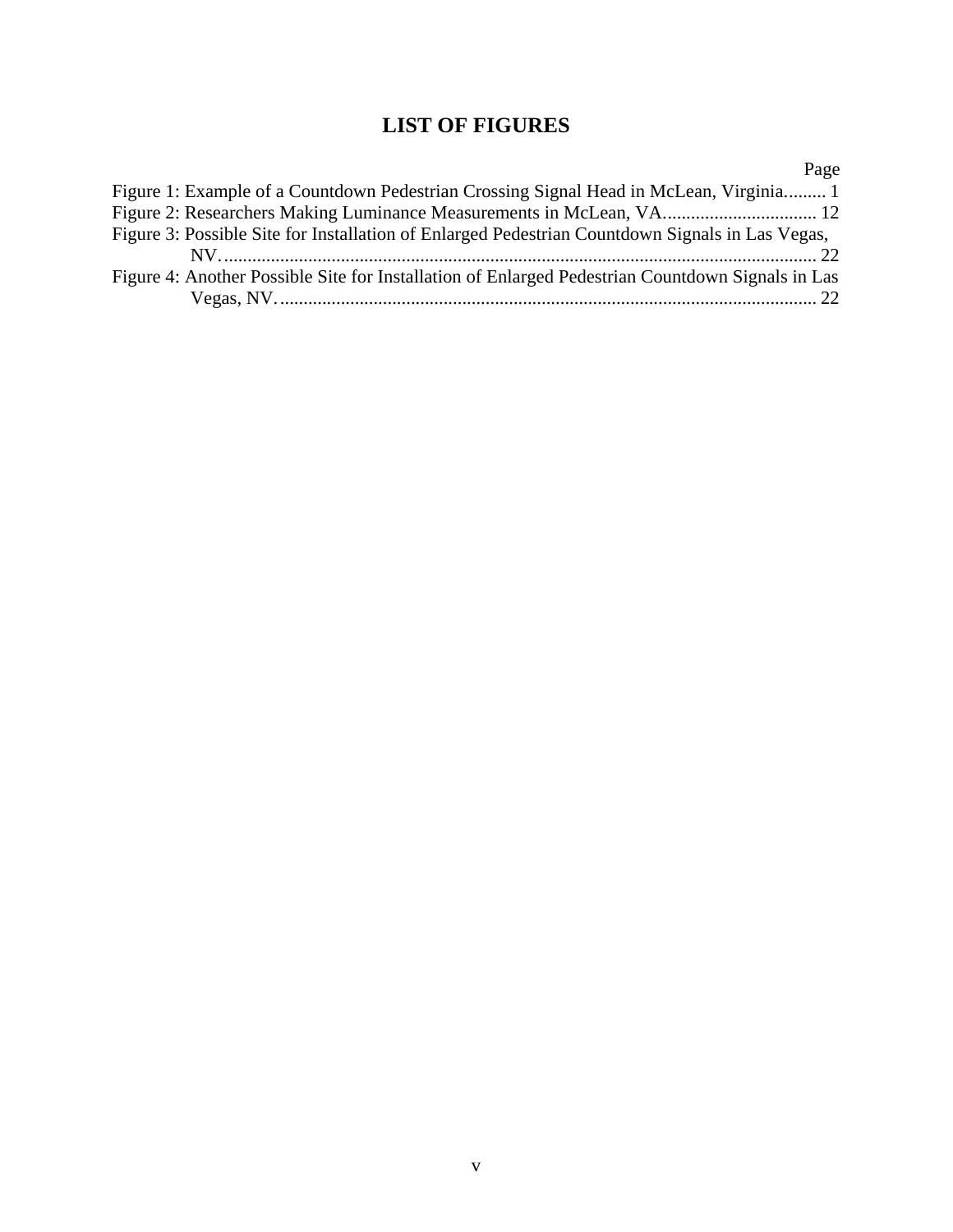# **LIST OF TABLES**

<span id="page-6-0"></span>

| Table 2: Predicted Numeral Legibility Distances (NLDs), and Predicted Numeral Conspicuity    |  |
|----------------------------------------------------------------------------------------------|--|
| Distances (NCDs), for Various Numeral Heights, and for Various Legibility or                 |  |
|                                                                                              |  |
| Table 3: Luminance Measurements for a Pedestrian Signal Head in McLean, VA 13                |  |
| Table 4: Results of Numeral Legibility Distance Measurements in Washington, DC 14            |  |
| Table 5: Predicted Numeral Legibility Distances (NLDs), For Various Numeral Heights, and for |  |
|                                                                                              |  |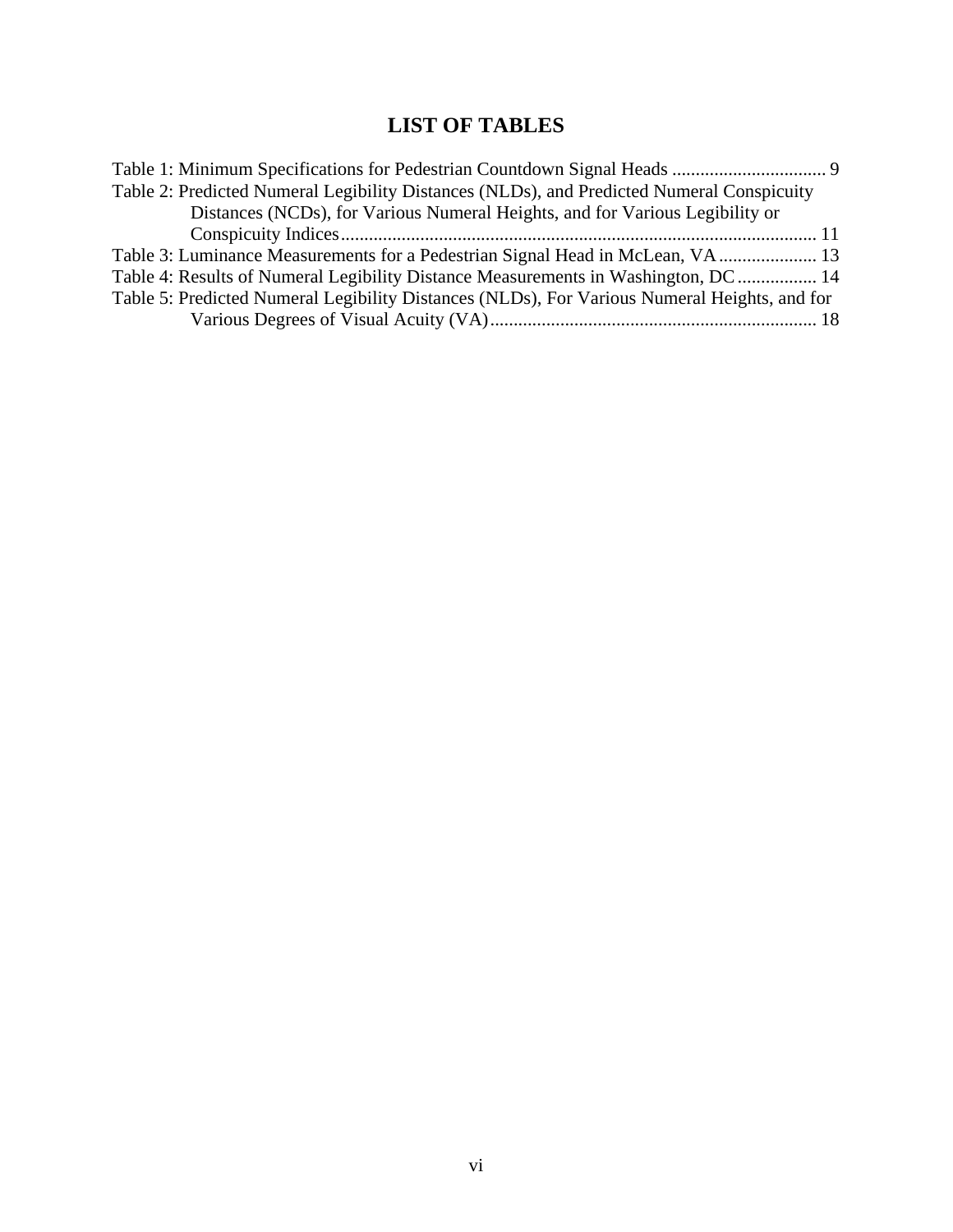# **1.0 INTRODUCTION**

#### <span id="page-7-0"></span>**1.1 BACKGROUND**

In urban areas pedestrian collisions with motor vehicles often result in serious injury or death. Although urban collisions between pedestrians and motor vehicles represents a small percentage of the total number of all urban motor vehicle collisions, the probability that a pedestrian/vehicle collision will result in a fatality is much higher than the probability that a vehicle/vehicle collision will result in a fatality (Chang, 2008). The urban pedestrian population is extremely vulnerable, and must be provided with adequate information when crossing a roadway in order to reduce the likelihood of a pedestrian/vehicle crash.

One of the popular pedestrian crossing signals being installed in urban environments includes the standard walking man and raised hand symbols, as well as countdown numerals to give pedestrians an indication of the time remaining before the traffic signal changes (MUTCD, 2003). This type of pedestrian crossing signal head comes in a variety of sizes and configurations, but the vast majority of these signals have medium to small-sized numerals and symbols (between 6 and 12 inches in height). An example of such a signal head is shown in Figure 1. Such symbols and numerals can appear relatively small to a pedestrian with normal vision when viewed from across a wide roadway with a total of 10 to 12 or more travel and parking lanes for motor vehicle operations. It is not certain that such a signal could be adequately detected and comprehended from such a distance by a pedestrian with low vision (visual impairment).



**Figure 1: Example of a Countdown Pedestrian Crossing Signal Head in McLean, Virginia.**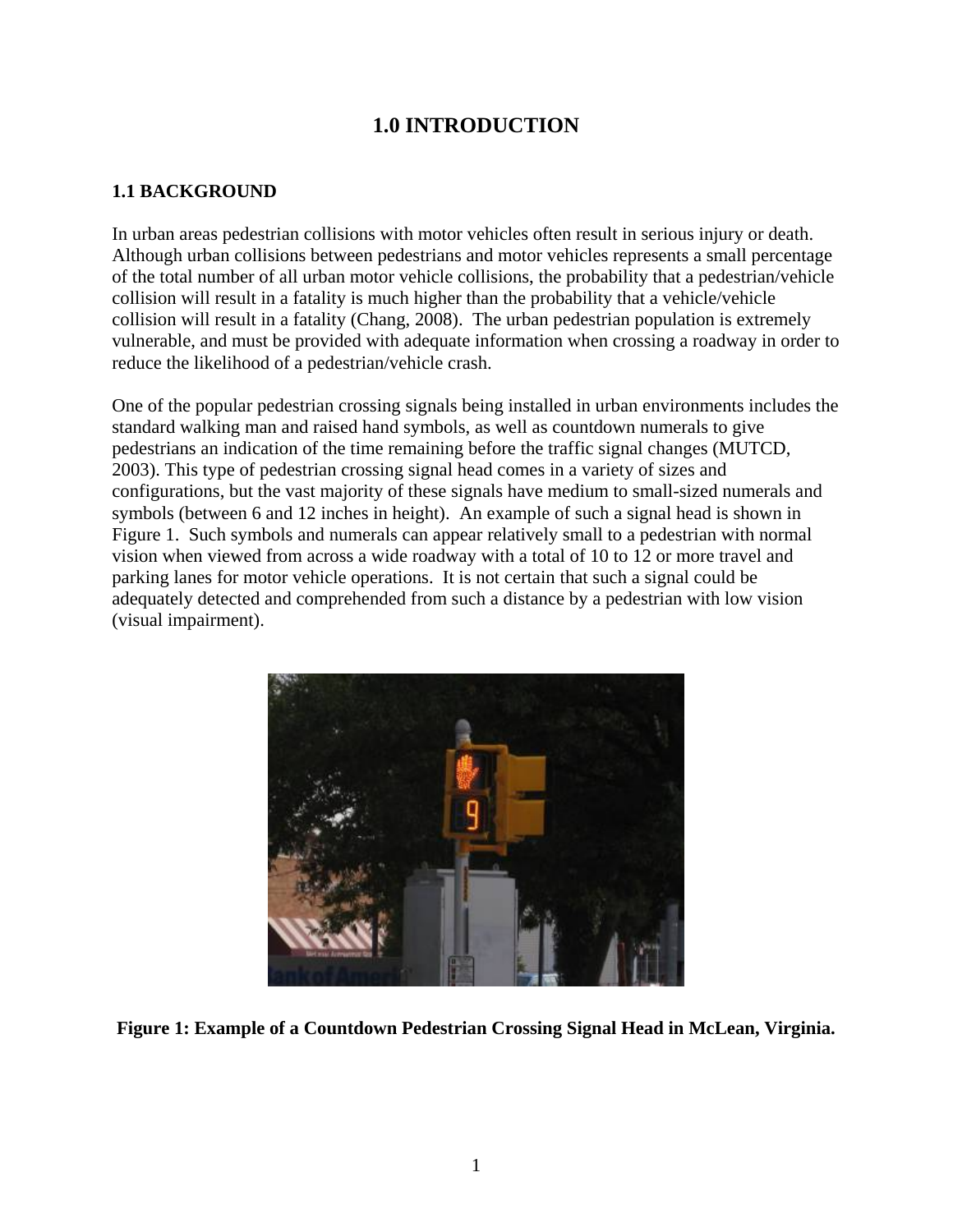#### <span id="page-8-0"></span>**1.2 RESEARCH QUESTION**

The objective of the present research report is to investigate the potential effectiveness of employing enlarged pedestrian crossing signal heads with larger symbols and numerals. This potential effectiveness is investigated primarily from a visibility perspective. The basic research question has three parts: 1) can the present pedestrian crossing signals be adequately detected and comprehended by pedestrians with normal vision; 2) can the present pedestrian crossing signals be adequately detected and comprehended by pedestrians with low vision, i.e. pedestrians with visual impairments; and 3) would employing larger symbols and/or numerals on pedestrian countdown signals assist pedestrians with low vision?

# **1.3 RESEARCH APPROACH**

The present project addresses visibility issues associated with the potential of employing enlarged pedestrian countdown signals. It does not investigate auditory and tactile warnings used in accessible pedestrian signals. These supplemental signals in other sensory modalities can be of substantial assistance to pedestrians with low vision, but they are not covered in the present effort. The present project took an analytical approach to answering the questions posed above, with only a minimum of newly collected empirical data. When the project was originally conceived, there was a larger empirical component. It was originally anticipated that enlarged pedestrian signal heads would be installed on an experimental basis at a few intersections in Las Vegas, Nevada. However, during the course of the present project the experiment in Las Vegas was cancelled. Consequently the present report consists almost entirely of an analysis of information published in the technical literature and accessed from the internet. The only exception is a small amount of empirical data collected from informal tests conducted in the greater Washington, DC, area. The present report is composed of six sections: Introduction, Visual Capabilities of Pedestrians with Normal Vision, Standard Pedestrian Countdown Signals, Visual Capabilities of Pedestrians with Low Vision, Potential Benefits from Enlarged Crossing Signals, and Summary and Recommendations.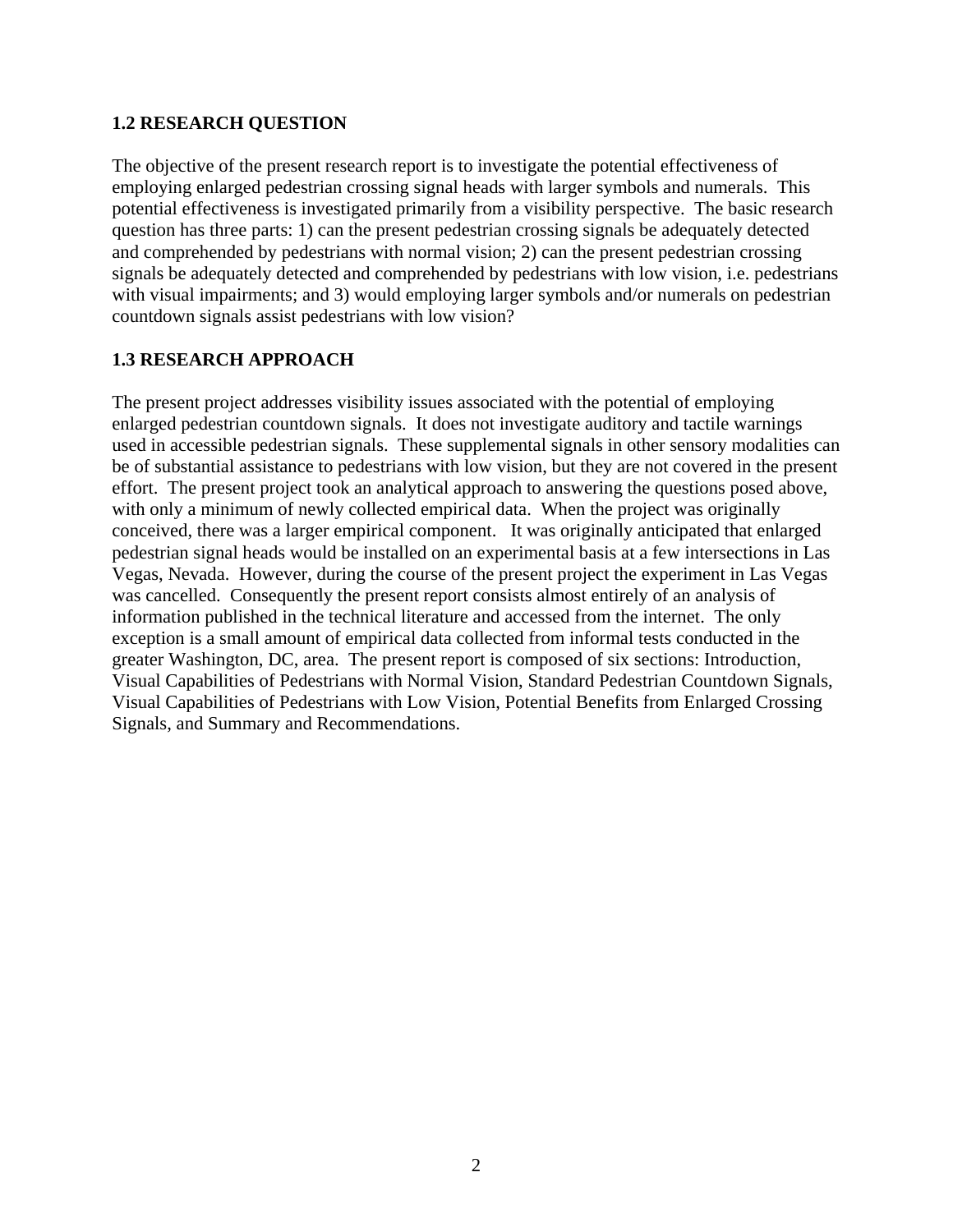# <span id="page-9-0"></span>**2.0 VISUAL CAPABILITIES OF PEDESTRIANS WITH NORMAL VISION**

This Section explores the visual capabilities of pedestrians with normal vision in increasing order of complexity, from simple visual sensations to more complex visual perceptions. It progresses from detectability: the ability to perceive faint visual stimuli, to acuity: the ability to resolve fine differences in visual stimuli, to contrast: the ability to perceive luminance changes in different parts of the visual field, to legibility: the ability to recognize and comprehend visually presented words and numbers, to conspicuity: the ability to perceive visual stimuli as standing out from a background of visual noise and visual clutter. These capabilities are explored as they relate to pedestrian crossing signals.

#### **2.1 DETECTABILITY**

The minimum detectability of light signals is usually measured by determining the absolute threshold for the human detection of faint visual stimuli in a uniform completely dark background. The human eye is exquisitely sensitive to small amounts of light. Careful experiments on the absolute threshold for an extended luminous source of white light under optimal conditions reveal a just perceptible luminance of  $0.75 \times 10^{-6}$  candelas per square meter  $(cd/m<sup>2</sup>)$ . For extra-foveal viewing of white light, a mean absolute threshold value of 4 x 10<sup>-12</sup> lumens per square meter  $(\text{Im/m}^2)$  has been determined. This value implies that a light of one candela could be seen from a distance of 16 kilometers (km), or about 10 miles, under optimal viewing conditions, consisting of full dark adaptation, a completely dark background, minimal light pollution, etc (Buser et al. 1992).

Even lower threshold values have been obtained when measuring purely scotopic (night) visual sensitivity, in terms of energy rather than photometric or radiometric flux. These values were obtained from a classical experiment conducted by Hecht et al. (1942). The measurements made by Hecht and his colleagues were for a fully dark adapted eye at 20 degrees to the right of the fovea in the most sensitive part of the retina. They were for a red colored light of 510 nanometers (nm) in wavelength, close to the maximum sensitivity for scotopic (rod) vision, in a small brief flash subtending an arc of 10 minutes in visual angle, and having a duration of 1 ms. In this case the emission of only about 90 photons was found to be sufficient to elicit human vision (one photon at 570 nm, using Planck's constant, contains  $3.72 \times 10^{-12}$  ergs of energy). When reflections and absorptions within the eye were taken into account, between 5 and 14 photons are all that were needed to fall upon the retina to produce the sensation of vision. Furthermore, since these photons were most probably spread over many rods along the surface of the retina, the probability of more than one photon landing on a single rod was extremely small. Therefore, it is believed that only one photon of light is required to excite one rod in order to trigger the visual response (Hecht et al., 1942). However, a small number of rods need to be simultaneously excited in order to overcome background neuronal noise (dark light) in the visual nervous system. When one considers that the photon is the indivisible unit of light, this exquisite sensitivity of the human eye is a true testimony to the efficacy of the evolutionary process.

In summary, the acute sensitivity of the normal human eye can detect practical luminance levels of about of 1 x  $10^{-6}$  cd/m<sup>2</sup> in a completely dark environment. Under optimal conditions a flash of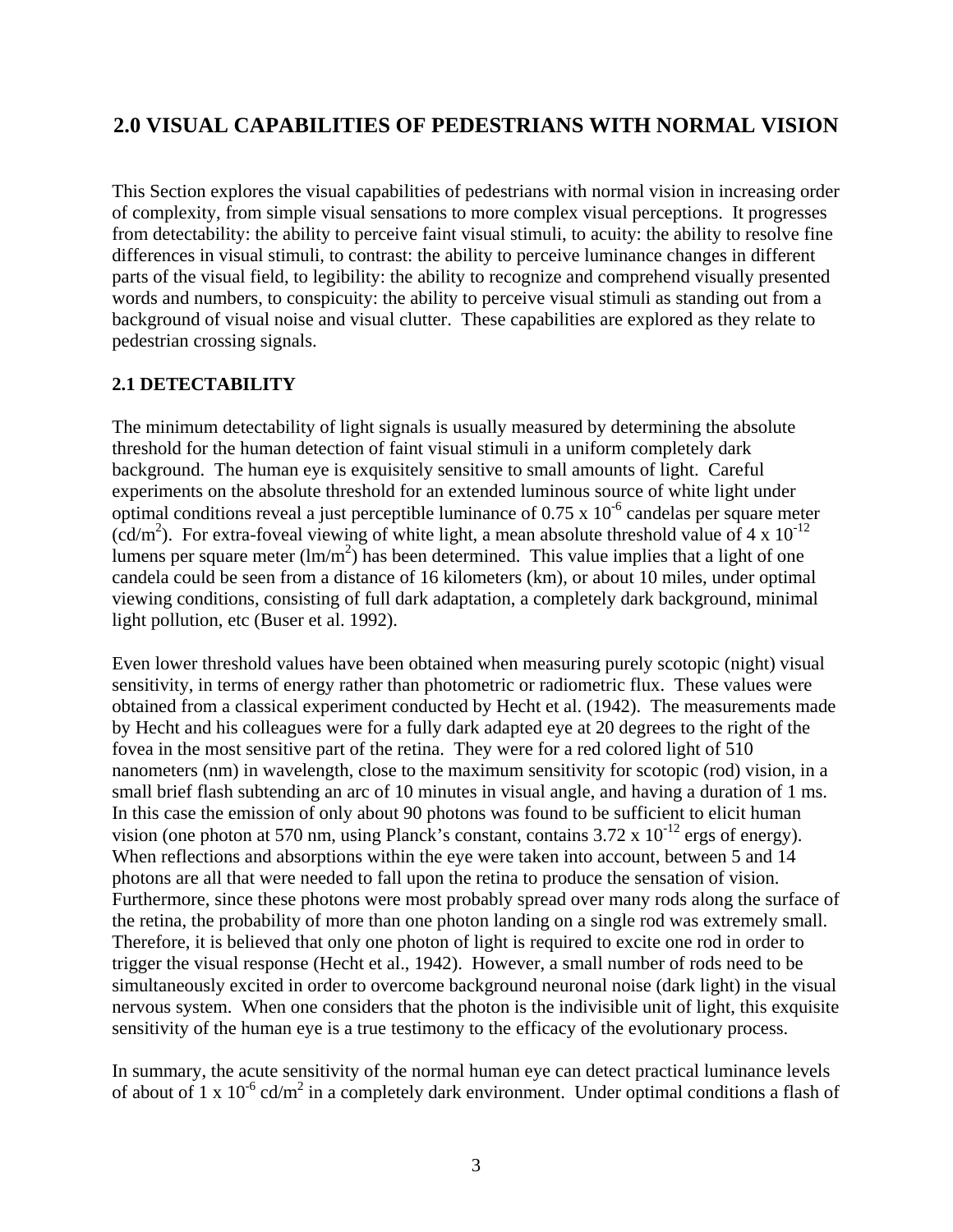<span id="page-10-0"></span>light containing about 100 photons, or about 4 x  $10^{-10}$  ergs of energy, is detectable by a person with normal vision.

# **2.2 ACUITY**

Visual acuity may be defined as the capability to discriminate small separations between objects in the visual field. Visual acuity can be measured in a number of ways, three of which are most common, the Landolt C, the Snellen Chart, and Spatial Frequency. The first two of these are closely related, since they both use optotypes, standardized visual symbols used for testing visual functions. Visual acuity can be measured in terms of the visual angle subtended in minutes of arc, the reciprocal of the visual angle, or in terms of viewing distances relative to a certain criterion for normal vision.

The Landolt C is composed of a ring with a gap, like the letter C. The gap can be oriented in any of a number of positions, usually on the top, bottom, left or right portion of the symbol, or sometimes also at intermediate positions. The observer's task is to determine where the gap is located as the overall symbol is reduced in size or contrast until the gap can be no longer seen. The stroke width and the gap separation are both equal to 0.2 times the outside diameter of the symbol. These are the same proportions as the letter C in the Snellen Chart. Depending upon a number of conditions, such as contrast and retinal illumination, the visual gap threshold measured in this way can be between 0.5 and 1.0 minutes of arc (cited in Stevens, 1951). The advantage of this method is that the observer does not have to be familiar with a particular alphabet to complete the task, as is the case with the more prevalent Snellen Chart. A variant of this method employs the ophthalmological E Chart, which uses the letter E rotated in different orientations.

The Snellen Chart consists of rows of letters of progressively smaller sizes. The chart is typically viewed from a distance of 6 meters, or 20 feet. Stroke width and gap width subtend 0.2 times the total letter height. Visual acuity is determined by the smallest row of letters that the observer can read, expressed in terms of relative viewing distances. The Snellen Chart relates to seeing small letters with high contrast, and does not necessarily predict human vision for larger objects or objects with poor contrast. Nevertheless, this method is convenient, simple to administer and easy to interpret. Therefore, the Snellen method is the most prevalent procedure used for ophthalmological screening. With this procedure visual acuity is measured as the ratio of the standard viewing distance (usually 20 ft) to the distance at which each letter of the threshold line subtends 5 min of arc, and each stroke or gap subtends 1 min of arc. Thus the standard 20/20 line on the Chart contains letters which are 8.9 or almost 9 mm high, and have gaps which are 1.8 mm across (Montgomery, accessed 2008).

The Snellen ratio compares the tested person's visual acuity with that of a "normal" person. The denominator represents the distance that the average eye can see the letters on the threshold line of the Chart. Thus 20/20 means that the person being tested can just read the standard size letters from 20 ft away. A ratio of 20/40 means that the person being tested can just read the larger line of letters that a person with 20/20 vision could read at 40 ft away. A ratio of 20/200 means that the person being tested can just read the still larger line of letters that a person with 20/20 vision could read at 200 ft away, and so on. The Snellen "normal" vision criterion of 20/20 is only a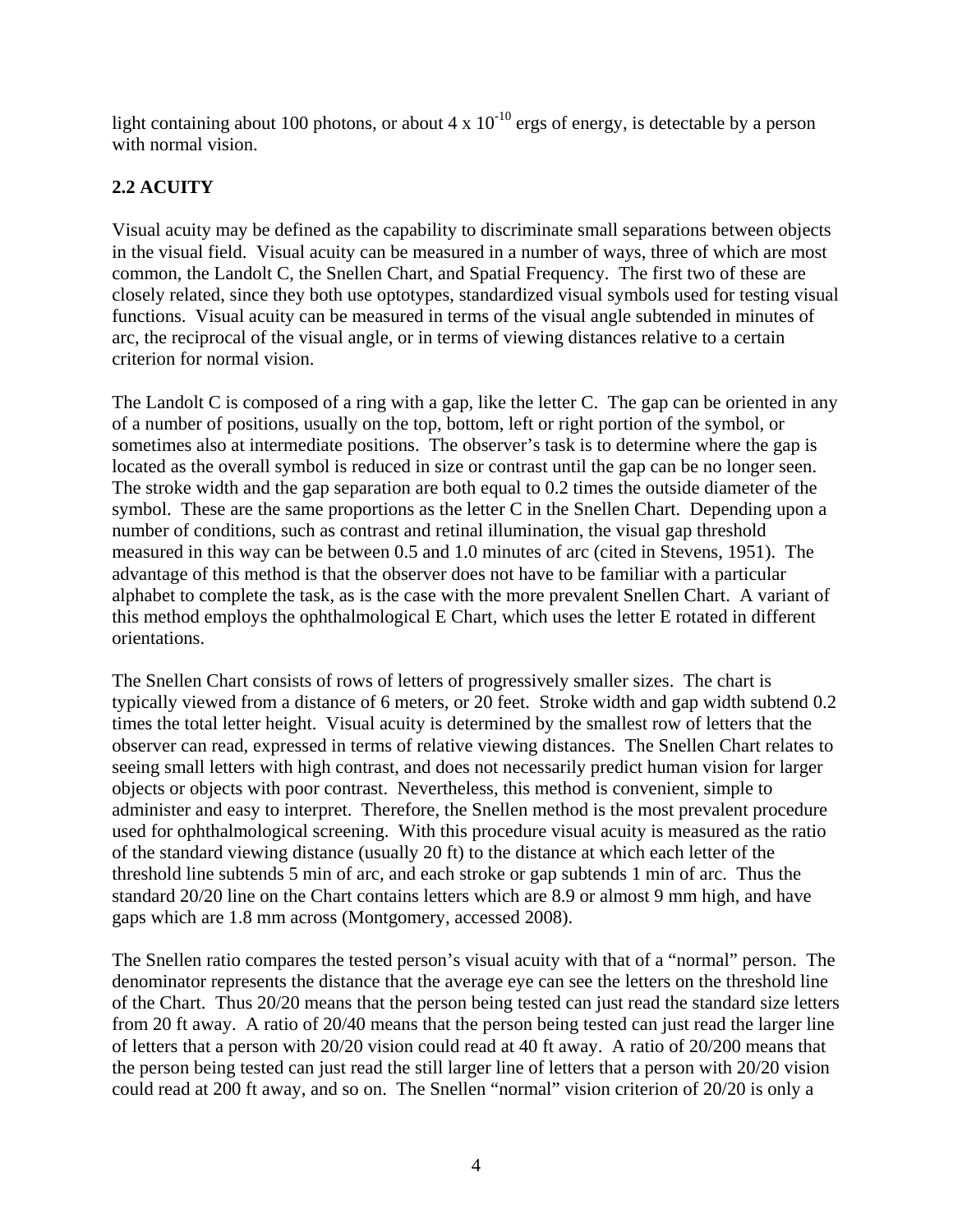<span id="page-11-0"></span>reference standard. In the population, average visual acuity for healthy young adults can be somewhat better, 20/15 or even 20/10 for certain individuals (Watt, accessed 2008).

The Spatial Frequency method uses a repeating pattern of light and dark striations to determine visual acuity. Spatial frequency is usually defined as the number of luminosity fluctuations per degree of visual angle, expressed in cycles/degree. Spatial frequency depends upon four major factors:

- The level of retinal illumination (amount of light adaptation),
- The contrast between the light and the dark portions of the striations or grating,
- The orientation of the stripes (horizontal, vertical or at an angle),
- The waveform (square wave, sinusoidal, sawtooth, etc.) of the alternating light and dark stripes.

By employing Fourier Analysis, the Spatial Frequency method enables the computation of the contrast sensitivity and the visual modulation transfer function for the human eye (Buser et al., 1992). This capability offers many advantages in terms of vision research and ophthalmological diagnosis. For relatively high retinal illumination, the contrast sensitivity function for the human eye measured in this way shows a peak at about 2 to 10 cycles/degree, and high frequency cutoff of about 50 to 60 cycles/degree, or approximately 1 min of arc (Webvision, accessed 2008).

In summary, for normal vision, human visual acuity, the ability to resolve fine differences in stimulus detail, is generally regarded to be capable of perceiving gaps, lines or gratings the size of about 1 min of visual angle.

# **2.3 CONTRAST**

The first two visual acuity measures described above refer to high contrast recognition tasks. The Landolt C symbols or Snellen letters are in high contrast with their background, either dark on light, or light on dark. Not all visual tasks represent such high contrast situations. Once a minimum luminance of about  $35 \text{ cd/m}^2$  has been reached, visual contrast becomes important for ease of detection and comprehension of symbols and letters. There are several different ways to define a luminance contrast ratio. For display systems it is defined as the ratio of the luminance of the brightest color (white) to the darkest color (black). In this case a contrast ratio of 5:1 means that the white area has a luminance that is 5 times that of the dark area. Human visual performance in discriminating characters and reading text of different sizes and contrasts reveals that people perform faster over a range of contrast ratios from 2:1 to 40:1. Preferred contrast ratios are in the range of 15:1 to 20:1. A minimum contrast ratio of 3:1 is sometimes allowed, but for rapid and accurate perception of symbols a contrast ratio of 20:1 is recommended (Lenovo, accessed 2008).

In the recently published Final Rule on Maintaining Traffic Sign Retroreflectivity, the FHWA specifies a minimum contrast ratio of 3:1 for white retroreflectivity divided by red retroreflectivity (FHWA, 2007). For Variable Message Signs (VMS) used for traveler information, the contrast ratio is sometimes measured differently. First the difference between the target luminance and the background luminance is computed, and that difference is then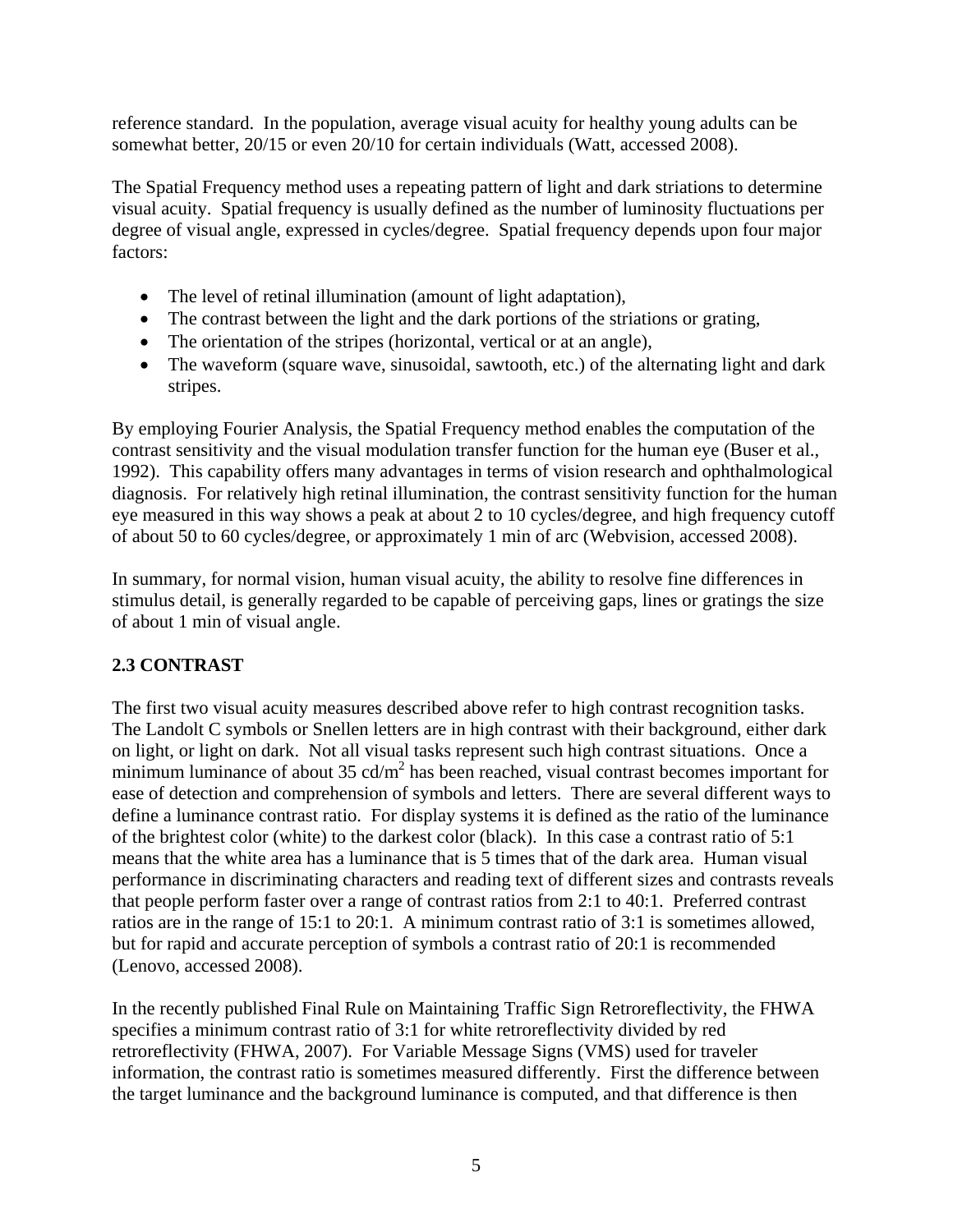<span id="page-12-0"></span>divided by the background luminance. This method of calculation is related to the Weber fraction, and takes into account the effect of the background on the difference threshold for visual discrimination. When measured in this way, for typical VMS signs used to convey roadway or transit information to travelers, either drivers or pedestrians, the luminance contrast ratios obtained are usually between 8:1 and 12:1.

In summary, luminance contrast ratios range from a minimum value of 3:1 for marginally acceptable visual performance with regards to the symbols and text on signs and signals, to recommended values of 15:1 and 20:1 for accurate and rapid perception of the symbols and text.

# **2.4 LEGIBILITY**

For roadway signs, legibility is commonly measured in terms of a legibility index. In the United States the legibility index is expressed as the number of feet of viewing distance per inch of letter height at which a roadway sign can be read. The U.S. Manual for Uniform Traffic Control Devices (MUTCD, 2003) is based on a legibility criterion that 1 inch of letter height provides 40 feet of legibility (Section 2A.14), or a legibility index 40ft/in. Thus a sign with 8 inch lettering should be visible at a distance of 320 feet. This legibility index is designed to accommodate a person with an approximate visual acuity of 20/30. However, many States issue driver's licenses to citizens with a corrected visual acuity of 20/40, requiring a legibility index of about 30 ft/in. Many jurisdictions are considering larger sign and letter sizes to take into account the aging driver population and the resultant increase in visual impairment (MUTCD, accessed 2008).

The United States Sign Council (USSC) has sponsored many studies on the legibility of onpremise signs for motorists who pass by them. The USSC has issued Best Practices which give methods to compute size, legibility and height criteria for on-premise signs. These criteria are dependent upon letter font, letter color, background color, illumination and letter case. However, the USSC has summarized these criteria into a legibility index "rule of thumb" of 30 ft/in. This "rule of thumb" considers the 15 percent increase in letter height needed with all upper case letters, instead of the more legible upper and lower case letters with initial capital letters (Bertucci, 2006).

In 2007 the American National Standards Institute (ANSI, 2007) published an "American National Standard for Environmental and Facility Safety Signs" (ANSI Z535.2, 2007). This standard relates to safety signs which are used to visually alert observers of potential hazards in an environment. Such environmental safety signs are distinguished from product signs and labels, which generally contain more information in a smaller format. The types of signs covered by this ANSI Standard are close in purpose and intent to roadway safety signs, and may be viewed from both a walking (pedestrian) and driving (e.g., operating a forklift or pickup truck) perspective. This Standard gives a minimum legibility index of 25 ft/in for favorable reading conditions and a recommended legibility of 12.5 ft/in for unfavorable reading conditions, like poor illumination or poor contrast ratios.

In summary, recommended legibility indices for safety signs or legible signals range from a liberal value of 40 ft/in to a conservative value of 12.5 ft/in for people with normal vision. The mean between these two extreme values is 26.3 ft/in, and the mean of all four recommended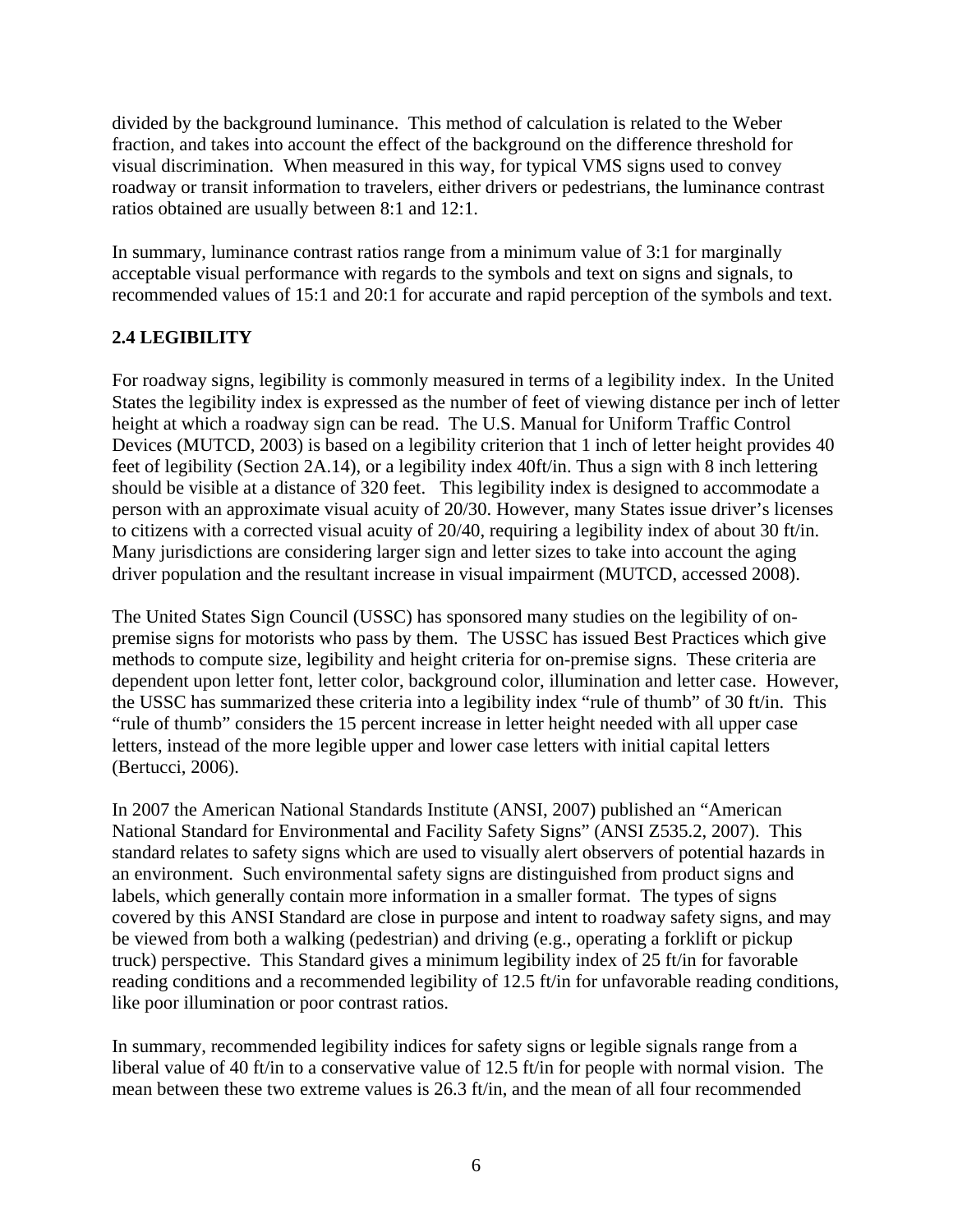<span id="page-13-0"></span>indices is 26.9 ft/in, both of which are close to the ANSI Standard legibility index of 25 ft/in for favorable viewing conditions. In the present report, this value of 25 ft/in is taken to serve as the best single estimate for the legibility index for people with normal vision.

# **2.5 CONSPICUITY**

A sign or signal may have a sufficient luminance to be detectable in a uniform background. The observer may have adequate visual acuity to perceive the sign or signal. The sign or signal may have sufficient contrast and an adequate legibility index. Yet the sign or signal may not be seen by the observer in complex visual background consisting of distracting visual clutter, especially if the observer is not expecting to see a sign or signal at a particular location and at a particular time. The roadway or pedestrian sign or symbol may be in conflict with other visual cues in the environment, and needs to attract the observer's attention.

The problem of visual conspicuity or saliency has been subject of a number of investigations. One operational definition of a conspicuous symbol or signal is one that will be seen with near certainty (greater than 90 percent probability of detection) with a short presentation time (250 ms or less) no matter where the symbol or sign is in the visual field (Cole and Jenkins, 1978). Regardless of how it is defined, conspicuity is affected by visual scene complexity, the size, color, contrast and luminance of the sign in relation to other visual objects, as well as by the alertness, motivation and expectancy of the observer. The conspicuity distance of a sign or signal is usually considerably shorter than its recognition distance. For example, under natural driving conditions, a 30-in yellow warning sign may have a different sign recognition distance depending upon the luminance and scene complexity of the environment. This difference may exceed a factor of two times, with observed sign recognition distances ranging from 600 ft (14 min of visual angle) to 1400 ft (6 min of visual angle), as cited by Mace et al. (1984). An excellent review of the technical literature regarding the conspicuity of traffic signs in complex visual backgrounds can be found in CIE 137 – 2000 (CIE, 2000).

In summary, in complex real environments, the visual conspicuity threshold usually exceeds the visual detectability threshold by a considerable amount, possibly by a factor of 2:1 or more. This would result in an approximate halving of the sign or signal recognition or legibility distance in order to account for conspicuity factors, based on the extremely limited data cited.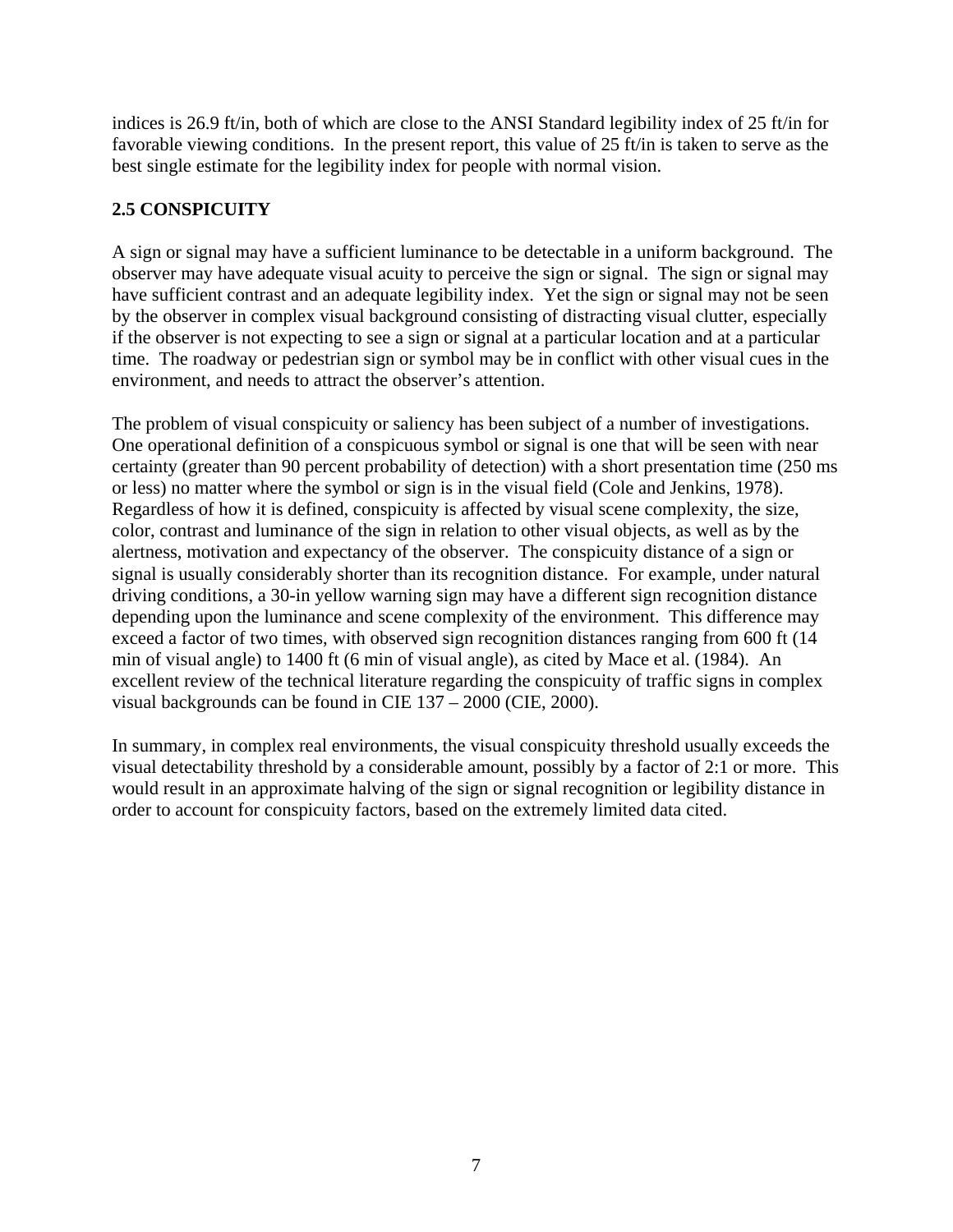# **3.0 STANDARD PEDESTRIAN COUNTDOWN SIGNALS**

<span id="page-14-0"></span>This Section reviews the specifications for standard pedestrian countdown signals. It then examines these specifications in light of the visual capabilities of pedestrians with normal vision explored in Section 2.0. The outcome of this comparison is a series of predictions of the expected performance of pedestrian signal heads meeting the minimum performance specifications as regards people with normal vision. The Section concludes with the outcome of some informal measurements made to determine compliance with some of the specifications and to validate some of the predictions.

# **3.1 SPECIFICATIONS**

The MUTCD (2003) specifies the characteristics of Pedestrian Signal Heads (Sections 4E.01 to 4E.10). The most important parts for the present discussion are Section 4E.04 on Size, Design and Illumination of Pedestrian Signal Head Indications, and Section 4E.07 on Countdown Pedestrian Signals. These Sections specify that the Walking Person signal indication shall be white, and that the Upraised Hand and Pedestrian Countdown signal indications shall be Portland orange, and that all symbols and numerals shall be at least 150 mm (6 in) high on an opaque background. In the case of countdown numerals, the opaque background shall be black. The MUTCD also provides the following guidance: "pedestrian signal head indications should be conspicuous and recognizable to pedestrians at all distances from the beginning of the controlled crosswalk to a point 3 m (10 ft) from the end of the controlled crosswalk during both day and night." In addition this guidance further suggests that all symbols and numerals should be at least 225 mm (9 in) in cases where the pedestrian enters the crosswalk more than 30 m (100 ft) from the pedestrian signal display.

By reference, the 1985 version of the "Pedestrian Traffic Control Signal Indications" specification published by the Institute of Transportation Engineers (ITE) is also incorporated into these Sections of the MUTCD. In the present report the more recent 2004 version entitled "Part 2 – Light Emitting Diode (LED) Pedestrian Traffic Signal Modules" will be employed instead, as it refers to the more prevalent current LED implementation method (ITE, 2004). This latter ITE Performance Specification covers three sizes and four classes of pedestrian signal modules. Class 1 is for crosswalks less than or equal to 18.2 m (60 ft) in length and recommends a minimum message height to width size of 152 mm x 89 mm (6 in x 3.5 in). For crosswalks greater than 18.2 m (60 ft) in length, Classes 2-4 may be used. These three classes specify progressively larger minimum message height to width sizes, ranging from 229 mm x 134 mm (9 in x 5.25 in) to 305 mm x 190 mm (12 in x 7.5 in). This ITE Specification also provides Photometric Requirements. As in the MUTCD, the Walking Person shall be white and the Upraised Hand shall be Portland orange, but the ITE document also specifies the acceptable color regions for each color based on the 1931 CIE chromaticity diagram. In addition, the document specifies minimum luminance requirements of  $2,200 \text{ cd/m}^2$  for the Walking Person and of  $1,400 \text{ cd/m}^2$  for the Upraised Hand.

Although the minimum Federal symbol and numeral height requirement is 152 mm (6 in), many State specifications for purchasing pedestrian signal heads require a minimum symbol and numeral height which exceeds the MUTCD minimum. This situation also holds for minimum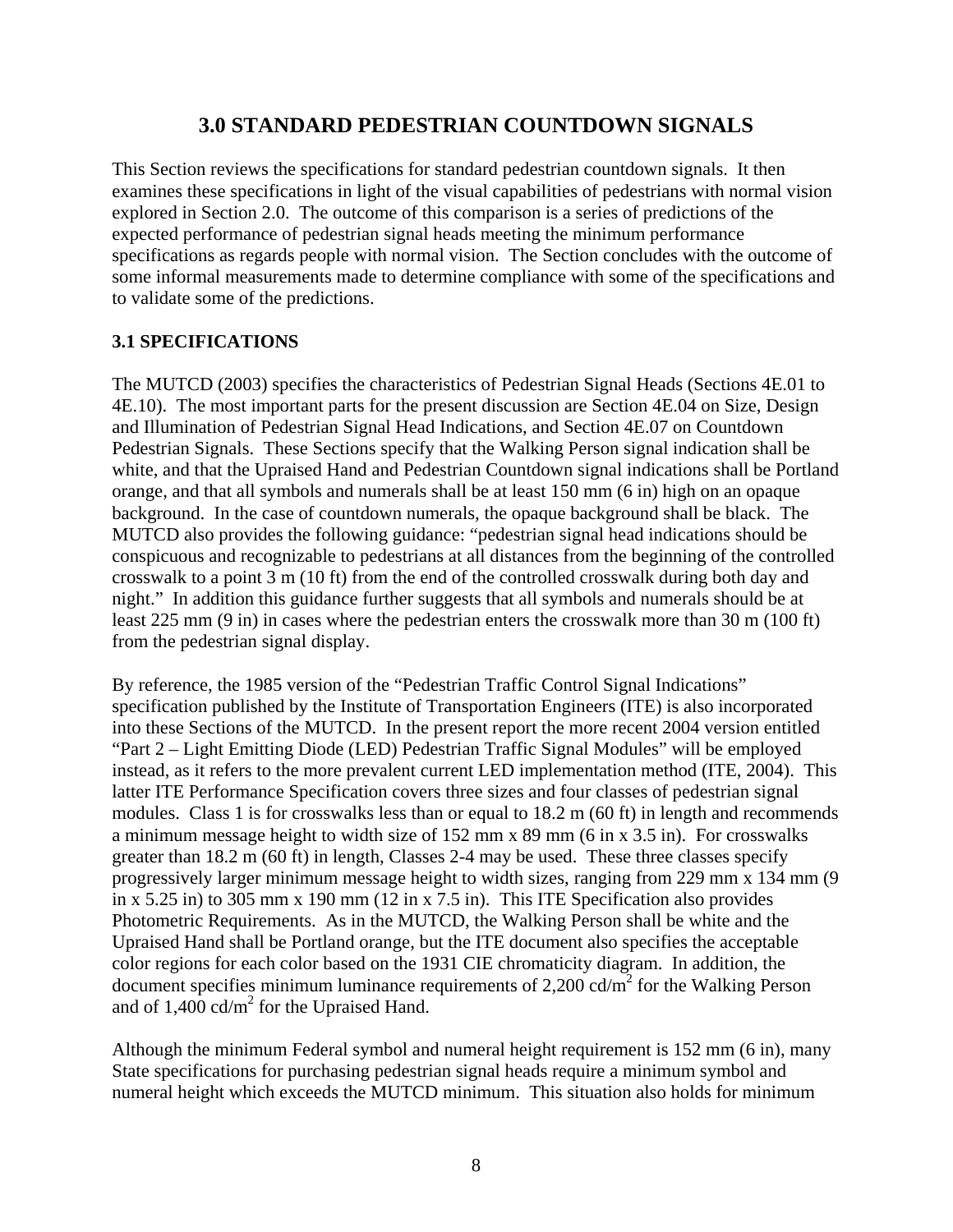<span id="page-15-0"></span>luminance requirements, where many State specifications require higher luminance values than the MUTCD. Table 1 shows a small sample of the values for relevant pedestrian signal head specifications from two States, the District of Columbia and the MUTCD (2003). Table 1 contains neither a sufficient nor representative sample of States or jurisdictions, so no general conclusions may be drawn from it. However, the fact that the sampled State purchase specifications uniformly exceed Federal requirements may indicate that the technology is ahead of the standards formulation process for these types of devices.

| <b>Source</b>     | Year      | Symbol/<br><b>Numeral</b><br>Height | Symbol/<br><b>Numeral</b><br>Width | <b>Walking</b><br><b>Person</b><br>Luminance | <b>Raised</b><br>Hand<br>Luminance |
|-------------------|-----------|-------------------------------------|------------------------------------|----------------------------------------------|------------------------------------|
|                   |           | $mm$ (in)                           | $mm$ (in)                          | cd/m <sup>2</sup>                            | cd/m <sup>2</sup>                  |
| <b>MUTCD/ITE</b>  | 2003/2004 | 150(6)                              | 89(3.5)                            | 2,200                                        | 1,400                              |
| <b>California</b> | 2007      | 250(9.9)                            | 165(6.5)                           | 3,750                                        | 3,750                              |
| <b>Utah</b>       | 2007      | 178(7)                              | None                               | 5,300                                        | 3,750                              |
| Dist. Columbia    | $\ast$    | 250(9.9)                            | 165(6.5)                           | 5,300                                        | 3,750                              |

**Table 1: Minimum Specifications for Pedestrian Countdown Signal Heads** 

\*- not specified

In summary, this brief review of specifications reveals that pedestrian countdown crossing signals have a range of characteristics. Depending upon the application, minimum symbol and numeral dimensions (height x width) range from 150 mm x 89 mm (6 in x 3.5 in) to 305 mm x 190 mm (12 in x 7.5 in), roughly separated by a factor of 2.0. Likewise, depending upon the symbol/numeral color, minimum luminance values range from 1,400 cd/m<sup>2</sup> to 5,300 cd/m<sup>2</sup>, roughly separated by a factor of 3.7.

# **3.2 PREDICTED PERFORMANCE**

Section 2.0 described the visual capabilities of pedestrians with normal vision. Section 3.1 reviewed some of the specifications regarding pedestrian signal heads which are currently employed. In this Section the visual capabilities of pedestrians with normal vision will be compared with the physical capabilities of current signaling devices to predict how well these devices might be expected to perform for pedestrians with normal vision.

As concerns detectability, seeing whether there is any signal present at all, or not, the present standard pedestrian countdown signal heads produce a minimum luminance of about  $1.4 \times 10^2$ cd/m<sup>2</sup>. The normal human eye can detect practical luminance levels of about of 1 x  $10^{-6}$  cd/m<sup>2</sup> in a completely dark environment under optimal conditions. For nighttime viewing, the standard pedestrian signal indication represents a stimulus which is more than 8 log units, or 100,000,000 times, greater than the absolute threshold for normal human vision. Even though realistic viewing conditions in a real urban environment are suboptimal (e.g., competing light sources, background light pollution, imperfect dark adaptation), if a pedestrian is expecting to find a pedestrian crossing signal at a certain location, she/he should be able to detect it readily at night, and even see it from a great distance, although the symbols may be obscure and the numerals illegible.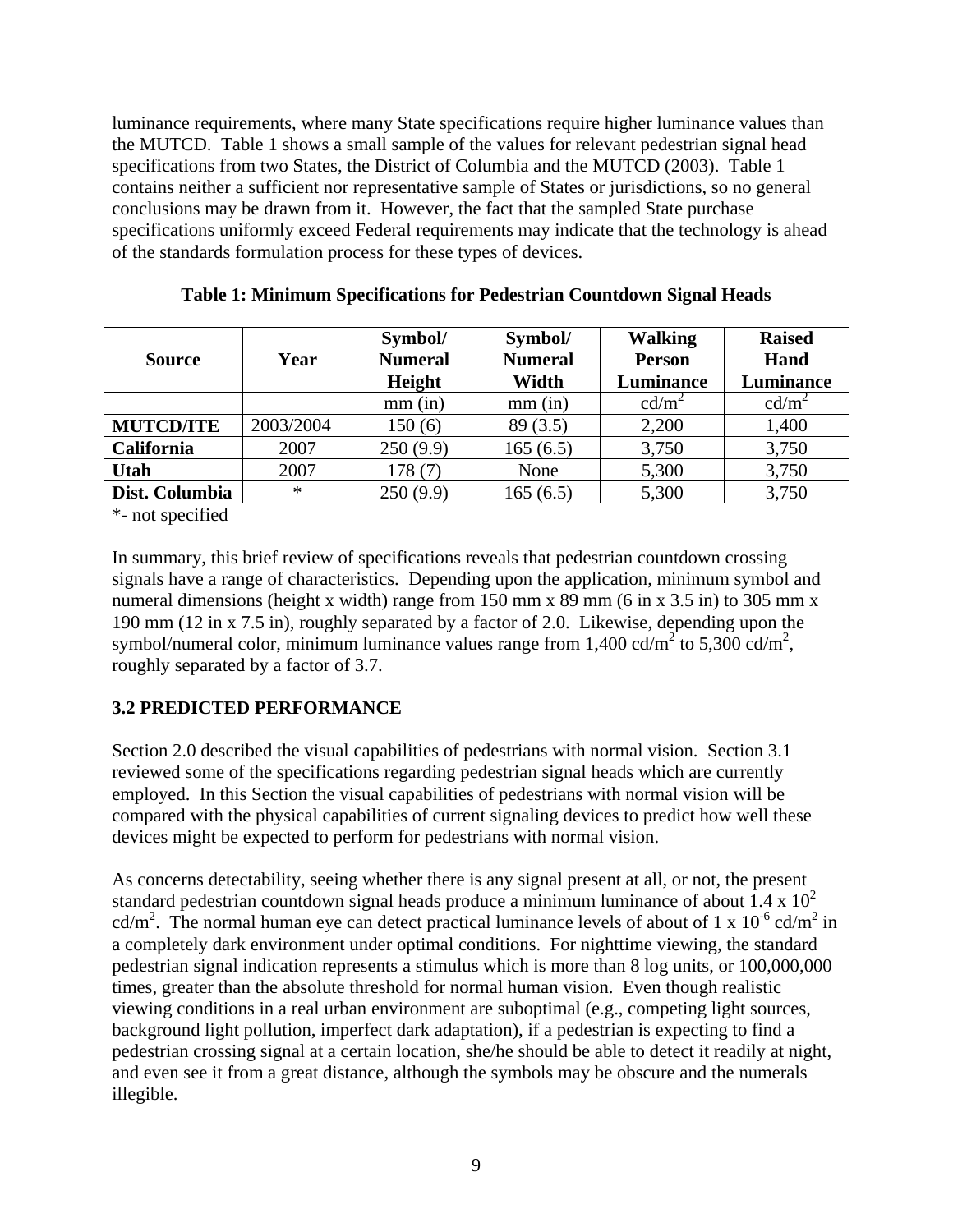Since the typical LED-based pedestrian signal head is composed of an array of highly directional radiators of light, and therefore represents neither a uniform extended diffuse luminous source of light, nor a single point source of light, it is difficult to predict from just how far away such a signal could be detected at night. The inverse square law could be used as a rough approximation for such a prediction at great distances, where the signal indications appear very small, and approximate a point source. According to this formulation, the intensity (illuminance or irradiance) of a point source of light falls off as the square of the distance from that source. Thus for every order of magnitude increase in the distance, there will be two orders of magnitude of reduction in intensity of the source. Since the difference between the luminance of a standard pedestrian countdown signal and the detectability threshold in the dark is 8 log units, this would translate into a predicted threshold viewing distance of about 4 log units, or 10, 000 ft, under optimal viewing conditions. Suffice it to say that the predicted nighttime detectability distance should be at least several thousand feet (2,000 to 5,000 ft) under suboptimal realistic urban viewing conditions (light pollution, imperfect dark adaptation, etc.).

In the daytime, the absolute luminance is less of a governing factor, and contrast ratio comes more into play. Once a minimum background luminance of about  $35 \text{ cd/m}^2$  has been reached, visual contrast becomes important for ease of detection and comprehension of symbols and letters. The luminance values of typical objects in the daylight scene may range from about 50  $cd/m<sup>2</sup>$  to several hundred, or even several thousand,  $cd/m<sup>2</sup>$ . For example, the luminance of the average cloudy sky is about 2,000 cd/ $m^2$ . However the symbols and numerals of the pedestrian signal head are typically presented in an opaque black surround, and the entire signal head is usually protected by a sunshield. Furthermore, pedestrian signal heads are generally seen against a complex urban built environment, and not in the background of the open sky.

A reasonable estimate for the daylight luminance of the vertical black shaded surface surrounding the LED signal source might be 50 to 100 cd/ $m^2$ , depending to a large degree on the specular reflectance of the black surface. For the minimum signal luminance specification of  $1,400 \text{ cd/m}^2$ , such a situation would produce a contrast ratio between 14:1 and 28:1, close to the recommended range for accurate and rapid detection and comprehension of symbols and letters. Thus, under daylight viewing conditions, the predicted average contrast ratio of about 21:1 should support not only excellent detectability, but also excellent comprehension and readability as well, so long as the symbols and numerals are large enough. Whereas comprehension and readability can be negatively affected by excessive contrast between light signals and a dark background (glare), the absolute detectability threshold is not so affected. Thus, as long as an adequate contrast ratio has been achieved, the inverse square law prediction of a nighttime visibility distance of 2,000 to 5,000 ft may be used as a basis for estimating the visibility distance of pedestrian signal indications during the day, with an overall adjustment by a factor of about 0.5 for light adaptation. Therefore, daytime detectability distances for such signals should be at about 1,000 to 2,500 ft.

Nighttime contrast ratios portray a somewhat different picture. In this case, the nighttime luminance of the black surface surrounding the LED signal source might be well below 0.01 cd/m2 , producing a contrast ratio in excess of 140,000:1. On the one hand, this extreme contrast ratio is likely to enhance detectability at night, making the signal highly detectable at great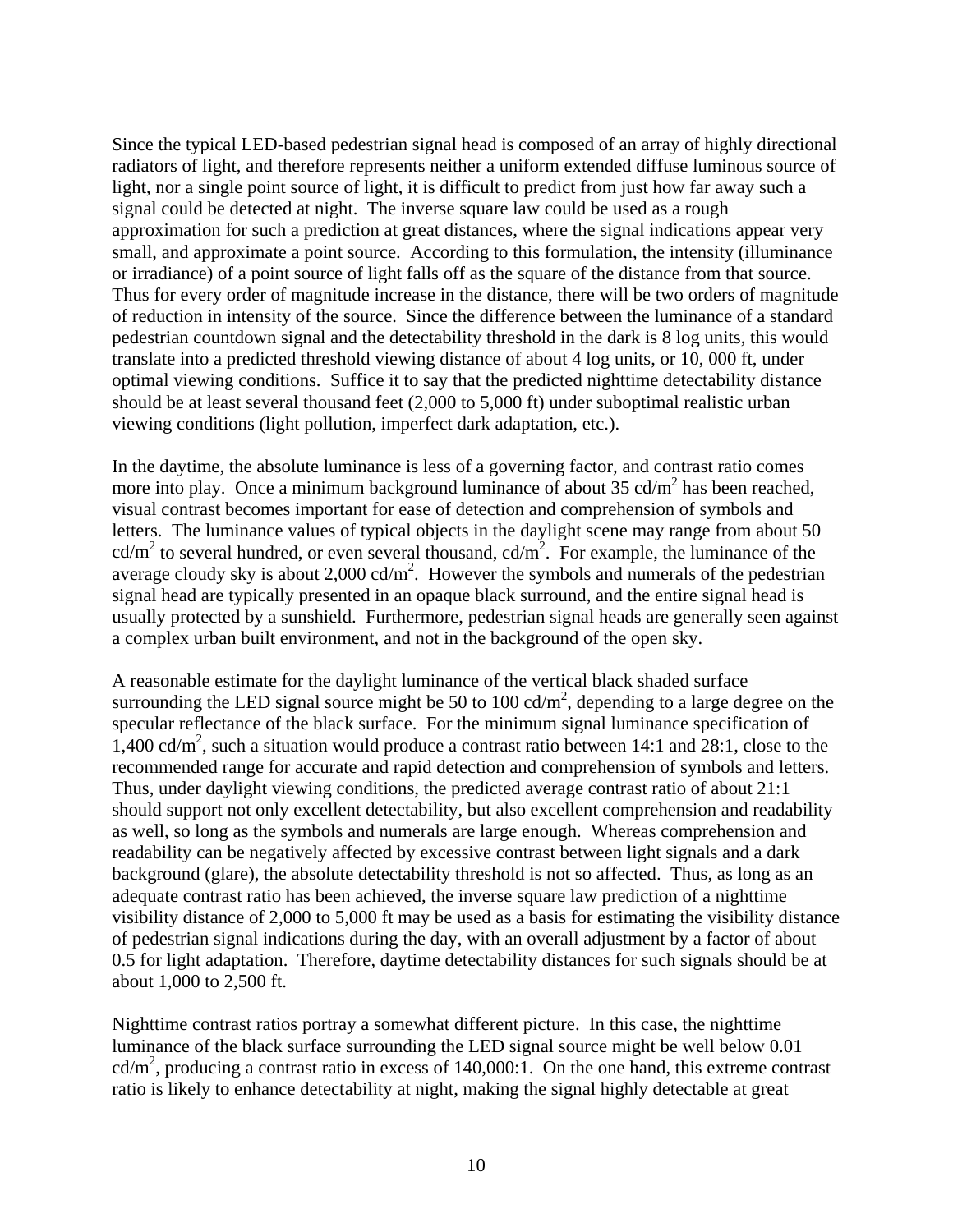<span id="page-17-0"></span>distances, as was indicated earlier purely on the basis of luminance. On the other hand, this extreme contrast ratio might become a source of direct glare, making nighttime comprehension of countdown numerals difficult, particularly at large viewing distances. Such a contrast ratio might also become a source for "blooming" of the numerals, impeding nighttime comprehension to a certain degree, especially when viewed from close distances.

When the contrast ratio is within the proper range, under either daytime or nighttime viewing, the legibility distance of the pedestrian countdown numerals will depend for the most part on their size, primarily on their height, if the numeral proportions are kept reasonable. Section 3.1 revealed a range of specified minimum numeral heights from 150 mm (6 in) to 305 mm (12 in), with several other specified values in between. For people with normal vision, Section 2.4 revealed recommended legibility indices for safety signs or legible safety signals which ranged from 12.5 ft/in to 40 ft/in, with several other recommended values in between. Table 2 combines this information to show the predicted numeral legibility distances (NLDs) for various countdown numeral heights, depending upon which legibility index is chosen. Table 2 extends the range of numeral heights beyond those recommended in the present small sample of current specifications to a value of 457 mm (18 in), in order to demonstrate the predicted performance of enlarged pedestrian signal heads, with larger symbols and numerals than are now contemplated.

As was suggested in Section 2.4, the ANSI legibility index of 25 ft/in is close to the mean of the various indices shown in Table 2, and can serve as a single best estimate to predict the overall legibility distances for countdown numerals of different sizes when viewed by pedestrians with normal vision. A correction factor may be applied to these single best estimates of legibility distances (column 3) in order to account for conspicuity factors. As was suggested in Section 2.5, the conspicuity distance may be considered to be about one half of the recognition or legibility distance, which would be equivalent to a conspicuity index of 12.5 ft/in. However, a legibility index of this magnitude is already represented in Table 2, and thus the values given in column 2 can serve two purposes: 1) to represent the predicted numeral legibility distances (NLDs) based on the ANSI recommended legibility index for unfavorable reading conditions, or 2) to represent the predicted numeral conspicuity distances (NCDs), which take into account visual clutter and low pedestrian expectancy. The implication in this correspondence is that unfavorable viewing conditions can be equivalent to low conspicuity viewing conditions, a not wholly unreasonable conclusion.

| <b>Conspicuity Indices</b> |                  |                |              |              |  |  |  |
|----------------------------|------------------|----------------|--------------|--------------|--|--|--|
| <b>Numeral</b>             | NLD or NCD, ft   | NLD, ft        | NLD, ft      | NLD, ft      |  |  |  |
| Height, in                 | for $12.5$ ft/in | for $25$ ft/in | for 30 ft/in | for 40 ft/in |  |  |  |
| o                          | 75               | 150            | 180          | 240          |  |  |  |
|                            | 100              | 200            | 240          | 320          |  |  |  |
| 10                         | 125              | 250            | 300          | 400          |  |  |  |
| 12                         | 150              | 300            | 360          | 480          |  |  |  |
| 14                         | 175              | 350            | 420          | 560          |  |  |  |
| 16                         | 200              | 400            | 480          | 640          |  |  |  |
| 18                         | 225              |                | 540          | 720          |  |  |  |

# **Table 2: Predicted Numeral Legibility Distances (NLDs), and Predicted Numeral Conspicuity Distances (NCDs), for Various Numeral Heights, and for Various Legibility or**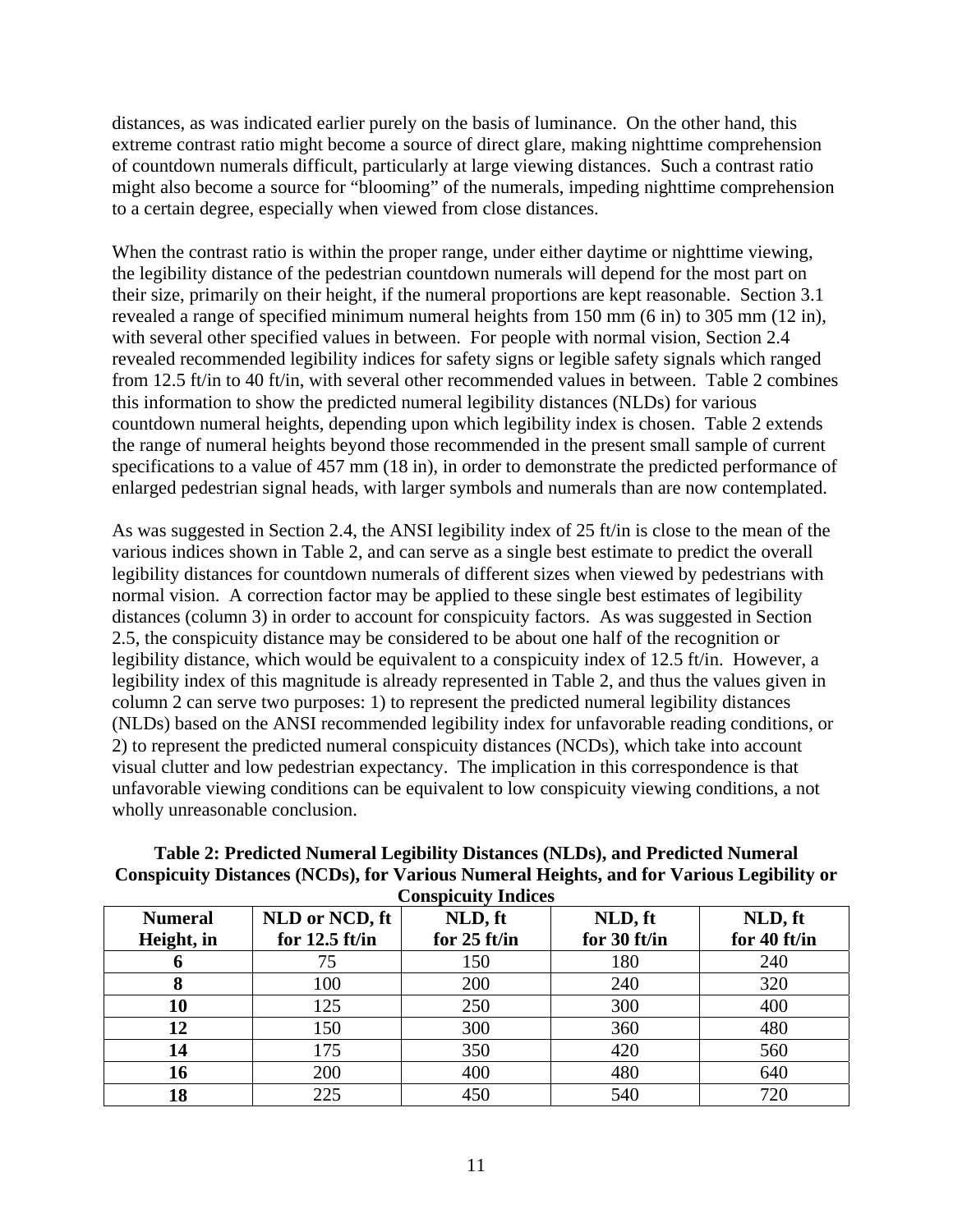<span id="page-18-0"></span>Thus column 2 in Table 2 can be used to estimate numeral conspicuity distances, and column 3 can be used to estimate numeral legibility distances, when there are few visual distractions and pedestrians are expecting to find a pedestrian countdown crossing signal on the opposite side of the controlled crosswalk. In this latter case (column 3), all of the numeral legibility distances are above 120 feet, which is equivalent the crossing distance for a pedestrian crosswalk traversing 10 motor vehicle travel or parking lanes each 12 ft wide (without a median or refuge). Consequently, for pedestrians with normal vision, there should be no legibility problem with any of the numeral heights given in Table 2, including the MUTCD minimum of 6 in, for roads of 10 motor vehicle lanes or less. The outcome for conspicuity distances is not as favorable. A numeral height of about 10 in would be required to be conspicuous to pedestrians with normal vision when crossing such wide roadways.

In summary, the predicted performance of the present standard pedestrian crossing signals for people with normal vision indicates excellent detectability distances at night and good detectability distances during the day. The predicted performance indicates excellent contrast ratios during the day, making standard sized symbols and numerals easy to comprehend. These contrast ratios may be too high at night – contributing to numeral glare and blooming, and thereby reducing numeral legibility to some extent. For numeral heights of about 9 to 10 in, comparable to those found in the Washington, DC, area, numeral legibility should be satisfactory for most roadway crossings, with legibility distances of about 240 ft for daytime viewing, but somewhat reduced legibility distances for nighttime viewing due to signal numeral glare and blooming.

# **3.3 LOCAL MEASUREMENTS**

A series of informal measurements was made to determine compliance with some of the specifications for standard pedestrian countdown signals given above, and to validate some of the performance predictions made by a comparison of those specifications with the visual capabilities of pedestrians with normal vision. Figure 2 shows researchers making daytime measurements of the luminance of a pedestrian signal head in McLean, VA.



**Figure 2: Researchers Making Luminance Measurements in McLean, VA.**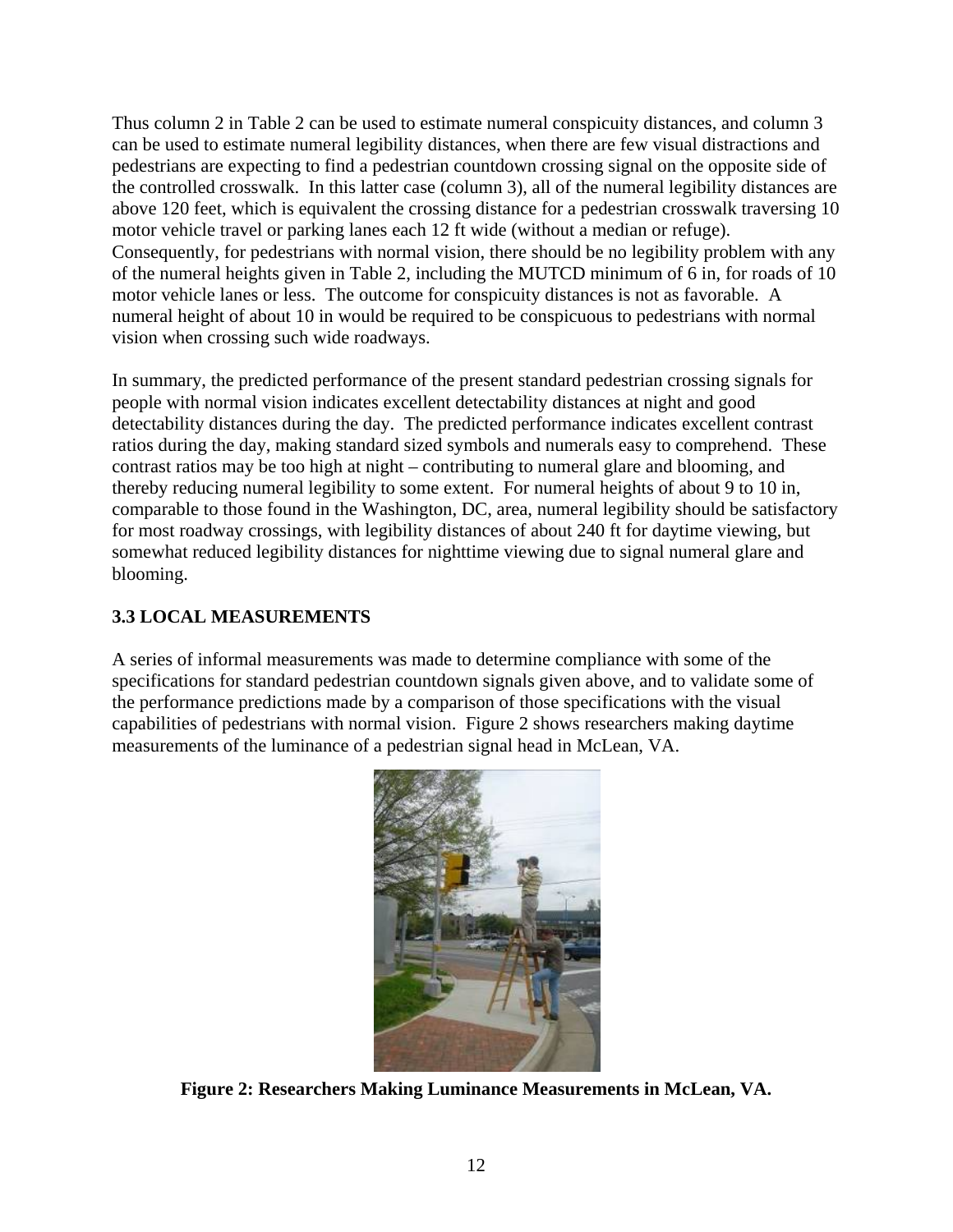<span id="page-19-0"></span>Two types of instruments were used for these luminance determinations: a PR 650 spectral radiometer with a 1-degree observation spot, and an LMT L1009 luminance meter with a 1 degree spot. Luminance measurements were made for the center portion of the Raised Hand symbol from various observation distances during the day (partly cloudy weather). Luminance measurements were also made of the black opaque background surrounding both the Raised Hand symbol and the countdown numerals, from a distance of 6 ft, both during the day and at night. Table 3 shows the results of these measurements. All of the luminance measurements for the Raised Hand symbol exceeded the relevant specifications listed in Table 1, although the PR 650 measurement for the 69 ft distance did not exceed the highest relevant specification by much. The L 1009 measurement for the 6 ft distance exceeded the highest relevant specification by a factor of about two times. The average of all of the luminance measurements for the Raised Hand symbol was  $4.913 \text{ cd/m}^2$ , considerably above the highest relevant specification.

The luminance measurement for the black background was 50 cd/m<sup>2</sup> during the day, producing an average contrast ratio of 98:1. Such a contrast ratio is considerably higher than the predicted daytime contrast ratio of 21:1, but the measured signal luminance was considerably higher than the minimum standard value. The daytime contrast ratio for the highest luminance measured was 151:1. These contrast ratios are somewhat higher than optimal. However, during the day, although they may not represent the most comfortable contrast ratio for viewing and reading, they should not interfere with signal legibility. The highest nighttime contrast ratio was more than 750,000:1, which suggests that direct glare and blooming might interfere with numeral recognition, unless some sort of signal dimming is implemented during the night or in low ambient lighting conditions.

| <b>Source</b>     | <b>Color</b> | <b>Instrument</b> | <b>Time</b><br>Distance, |       | Luminance,      |
|-------------------|--------------|-------------------|--------------------------|-------|-----------------|
|                   |              |                   | ft                       |       | $\text{cd/m}^2$ |
| Hand              | Orange       | PR650             | 69                       | Day   | 3,817           |
| Hand              | Orange       | PR650             | 12                       | Day   | 4,329           |
| Hand              | Orange       | L1009             | 69                       | Day   | 4,150           |
| Hand              | Orange       | L1009             |                          | Day   | 7,536           |
| <b>Background</b> | <b>Black</b> | L1009             |                          | Day   | 50              |
| <b>Background</b> | <b>Black</b> | <b>PR650</b>      |                          | Night | $<$ 0.01 $\,$   |

**Table 3: Luminance Measurements for a Pedestrian Signal Head in McLean, VA** 

Informal measurements of overall signal detectability distance and numeral legibility distance were conducted on a series of pedestrian countdown crossing signals in Washington, DC. These crossing signals had LED symbols and numerals which were between 9 and 10 inches high. For these detectability measurements, a long straight stretch of Constitution Avenue containing many such pedestrian crossing signals was selected. This stretch of urban roadway was driven several times both during the day and at night. A driver with normal vision detected the farthest pedestrian signal in the view ahead, and then drove up to that signal while monitoring the vehicle odometer. The average daytime detectability distance determined in this manner was 0.3 miles,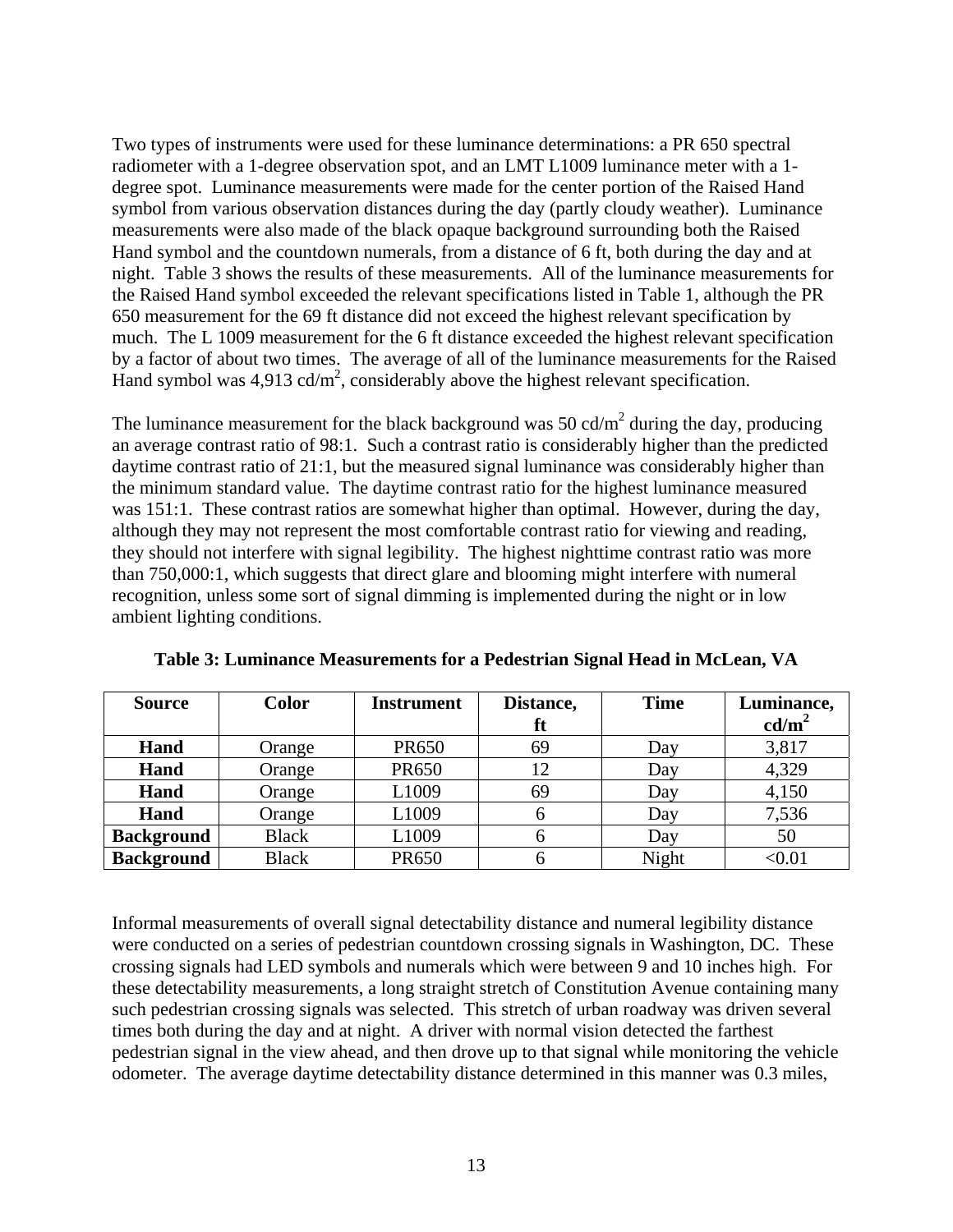<span id="page-20-0"></span>or about 1, 600 ft. The average nighttime detectability distance was 0.5 miles, or about 2,600 ft. These values compare favorably with the detectability distances predicted in Section 3.2.

For the numeral legibility distance measurements, a single pedestrian crossing signal along Virginia Avenue was selected such that it had a long straight sidewalk approach. An observer with normal vision first marked off various distances along this straight sidewalk by means of a measuring wheel. The observer then approached the pedestrian signal from the greatest marked distance, stopping at each closer marked distance to make a judgment of the numeral legibility of the crossing countdown from that distance. Such judgments were repeated both during the day, around 9 AM, and at night around 9 PM. The results are shown in Table 4. The threshold for numeral legibility was taken to be the "marginal" judgment category, making the daytime (morning) legibility distance equal to 526 ft, and the nighttime distance equal to 340 ft. These observed legibility distances were considerably higher than the predicted legibility distance of about 240 ft for a 9-in numeral height. In fact the observed legibility distances agree more closely with those calculated based upon a 40 ft/in legibility index, like the one specified in the MUTCD (2003). As indicated in the Table, the poorer performance at night was due to direct glare surrounding the countdown numerals when viewed from a large distance. Minor blooming of the numerals was also evident at night when viewed from a closer distance. The nighttime legibility was reduced by a factor of almost one half (0.6) relative to the daytime legibility distance for the same numerals. Nighttime dimming of the signal luminance to about one quarter (inverse square law) of the daytime luminance might help the situation.

| <b>Viewing Distance, ft</b> | Morning, 9 AM  | Night, 9 PM           |
|-----------------------------|----------------|-----------------------|
| 190                         | Sharp          | Minor Blooming        |
| 249                         | Sharp          | Very Easy             |
| 340                         | Very Easy      | Marginal              |
| 526                         | Marginal       | Very Difficult, Glare |
| 647                         | Very Difficult | Impossible, Glare     |

|  |  | Table 4: Results of Numeral Legibility Distance Measurements in Washington, DC |  |
|--|--|--------------------------------------------------------------------------------|--|
|  |  |                                                                                |  |

In summary, the results of local informal measurements indicated that the observed average luminance value for the Raised Hand symbol  $(4,913 \text{ cd/m}^2)$  exceeded all relevant sampled specifications. Daytime contrast ratios derived from these luminance measurements also exceeded both predicted and recommended values by a factor of 5 to 7 times. Nighttime contrast ratios were extremely high, about 750,000:1, resulting in poorer numeral comprehension at night due to direct glare and numeral blooming. Observed legibility distances exceeded predictions as well, and conformed more closely to the MUTCD legibility index (40ft/in), than to the best single legibility index based on an analysis of the technical literature (25ft/in). Average observed detectability distances were 0.3 mi (1, 600 ft) in the day, and 0.5 mi (2,600 ft), close to what was predicted. The general outcome of these local measurements confirmed that the overall performance of standard pedestrian signals should be satisfactory for pedestrians with normal vision, as had been predicted. Unfortunately, conspicuity distances were not measured in the present study, so no evidence can be offered concerning the possible predicted problem with conspicuity distances for the minimum numeral heights specified in the MUTCD.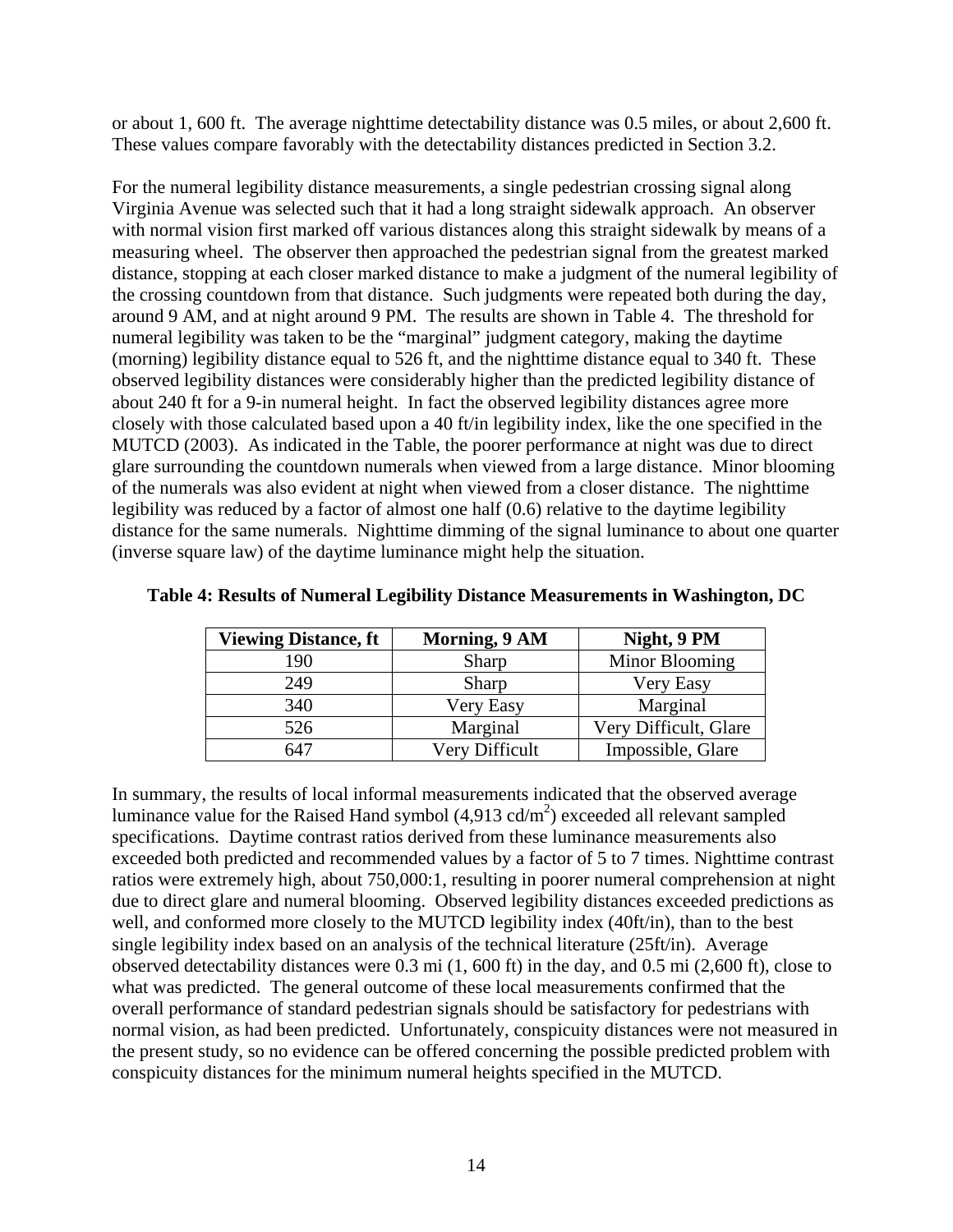# <span id="page-21-0"></span>**4.0 VISUAL CAPABILITIES OF PEDESTRIANS WITH LOW VISION**

This Section provides background on the incidence of blindness and low vision in the United States and internationally. It also reviews some of the more prominent types of low vision impairment and provides and indication of the incidence of these conditions in the American population. In addition it covers some of the visual acuity criteria used to define blindness and low vision both in the United States and internationally.

# **4.1 INCIDENCE OF BLINDNESS AND LOW VISION**

Estimates of the severity of the problem of blindness and visual impairment vary considerably. Different criteria are employed in different surveys. Many consider blindness to be the complete loss of vision and no perception of light. In fact this form of complete blindness is relatively rare. Most people with visual impairments have a loss of some, but not all, of their eyesight (Vision, 2002). If one considers all levels of eyesight loss, the threat of blindness due to agerelated diseases is on the increase in the United States. According to one estimate, over one million Americans over the age of 40 are blind, and this number increases to 3.4 million when the visually impaired are included (NEI, 2002). Blindness and visual impairment are estimated to cost the Federal government \$4 billion annually in health benefits and lost taxable income. The number of Americans with age-related eye diseases and vision impairment is expected to double in the next 30 years as the baby-boomers age (Vision, 2002).

The American Federation for the Blind (AFB) estimates that about 10 million people in the United States are blind or visually impaired. This organization recommends using a functional limitation criterion to define two types of low vision. Severe functional limitation in seeing refers to not being able to see words and letters in ordinary print, even with eyeglasses. Nonsevere functional limitation refers to having difficulty seeing words and letters in ordinary print, even with eyeglasses. By these definitions, in 1994-95, 8.1 million Americans were estimated to have functional limitations in seeing (AFB, accessed 2007). Worldwide, in 2002, more than 161 million people were visually impaired, of which 37 million were blind and 124 million had low vision (excluding refractive error, which is correctable by eyeglasses). Since much of the world's population cannot afford eyeglasses, the actual magnitude of the global problem of functional low vision is much greater. Globally, for each blind person, 3.4 people have low vision (WHO, accessed 2008).

# **4.2 CAUSES OF LOW VISION AND BLINDNESS**

There are four leading causes of low vision and blindness in the United States:

• *Cataracts*. A cataract is a clouding of the lens of the eye, generally occuring with advancing age. The exact cause of cataracts is unknown, but it may be related to exposure to ultra-violet radiation from the sun, as well as to certain lifestyle factors. Treatment usually involves surgical removal of the clouded lens and replacement with an artificial intraocular lens (IOL). It has been estimated that the Federal government spends more than \$3.4 billion per year on treating cataracts through Medicare (Vision, 2002). Cataracts are the leading cause of blindness in the world, and they affect nearly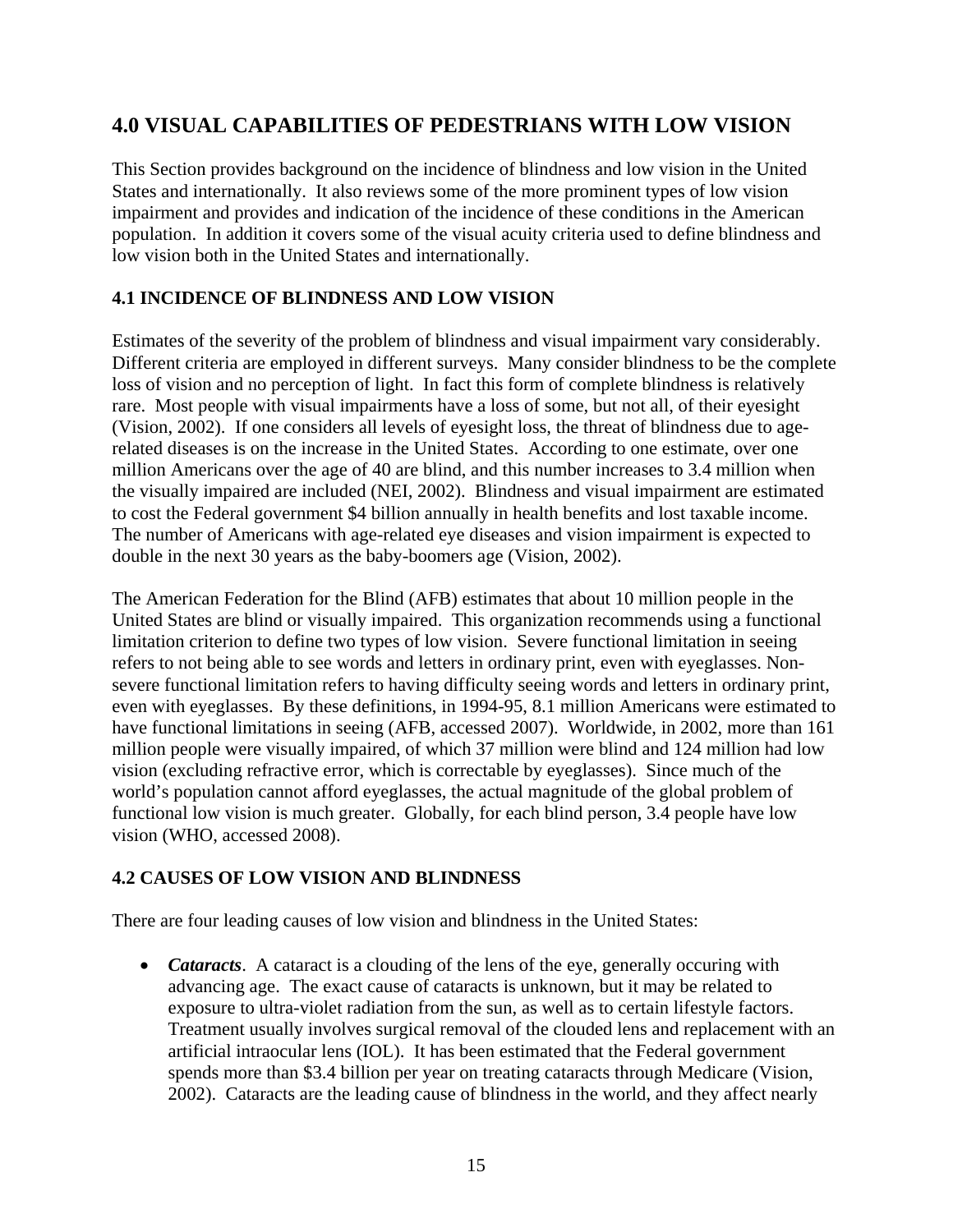- *Diabetic Retinopathy*. Diabetic retinopathy is a complication of diabetes which affects the small blood vessels of the retina. Retinal blood vessels break down, leak or become blocked, causing a loss of vision over time. Sometimes serious damage can occur when abnormal new blood vessels grow on the retina (Vision, 2002). Diabetic retinopathy is believed to be the leading cause of blindness in industrialized countries for people between 25 and 74 years old, and affects more than 5.3 million Americans 18 years of age and older (NEI, 2002).
- *Glaucoma*. Glaucoma is characterized by a gradual degeneration of the cells that comprise the optic nerve. Vision is gradually lost, usually starting at the periphery. Because the loss is gradual, many people with glaucoma do not realize that they have the disease until significant nerve damage has occurred. Elevated pressure levels in the fluid of the eye (intraocular pressure) seem to be related to glaucoma. Although interventions by means of medications, laser treatments and surgery have been found effective in reducing the intraocular pressure, once vision is lost to glaucoma, it cannot be restored (Vision, 2002). Glaucoma is a chronic disease which often requires long-term treatment. It is estimated that about 2.2 million Americans have been diagnosed with the disease, and another 2 million do not know that they have it (NEI, 2002).
- *Age-related Macular Degeneration*. Age-related macular degeneration (AMD) is a disease which primarily effects sharp central (foveal) vision. Dry AMD (non-exudative) involves the formation of fatty deposits under the photoreceptor cells of the retina in its early stages, and may involve atrophy of the supportive layers under the photoreceptor cells in later stages. Wet AMD (exudative) involves the growth of tiny new blood vessels under the retina which leak, break open and may cause scar tissue. Wet AMD is the less common, but more threatening, form of AMD (Vision, 2002). AMD often results in black spots with no vision located in the center of the visual field. AMD is the most common cause of blindness and low vision in older Americans (60 years and older). More than 1.6 million Americans have advanced stages of AMD (NEI, 2002).

# **4.3 VISUAL ACUITY CRITERIA**

The criteria for determining low vision and blindness vary in different parts of the world. In the United States blindness is defined as visual acuity with the best correction in the better eye of worse than or equal to 20/200, or a visual field that is less than 20 degrees in diameter. Visual impairment is defined as having 20/40 visual acuity or worse in the better eye, even with correction. Even people with the least amount of visual impairment by this criterion may have difficulty in daily activities. For example, citizens with a visual acuity of 20/40 cannot obtain an unrestricted driving license in most states (Vision, 2002).

The World Health Organization (WHO) has proposed the following classification criteria for visual impairment. They refer to vision in the better eye with the best possible correction:

- Category 0. Mild or no visual impairment. Visual acuity from 20/20 to 20/70.
- Category 1. Moderate visual impairment. Visual acuity from 20/70 to 20/200.
- Category 2. Severe visual impairment. Visual acuity from 20/200 to 20/400.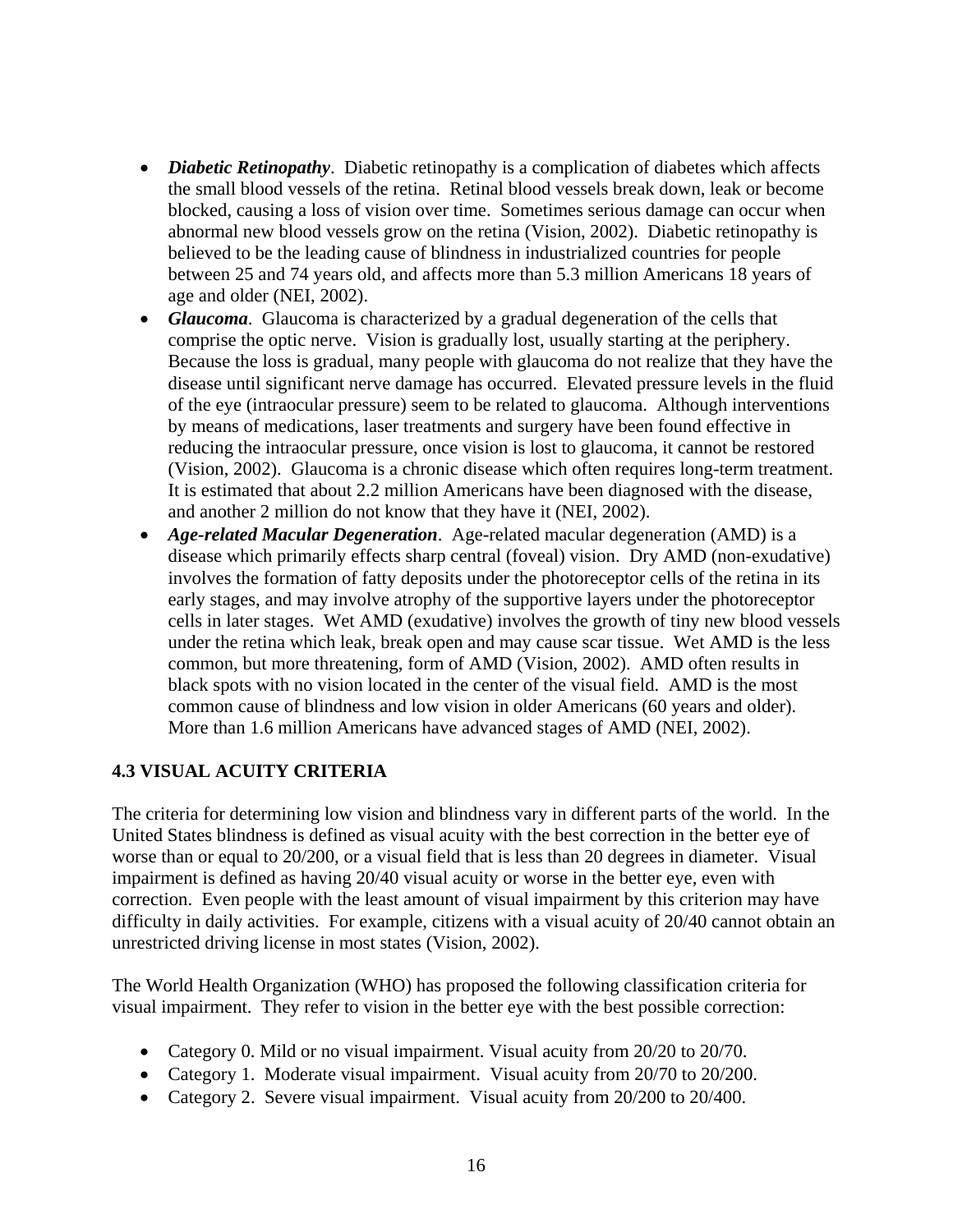- Category 3. Blindness first level. Visual acuity from 20/400 to 20/1200.
- Category 4. Blindness second level. Visual acuity from 20/1200 to Light Perception.
- Category 5. Blindness third level. No light perception (WHO, accessed 2008).

In summary, it has been estimated that about 10 million Americans are blind or have low vision. This represents about 3 percent of the population. In the United States blindness is defined as having a visual acuity of 20/200 or worse, and low vision is defined as having a visual acuity of 20/40 or worse. The main causes are cataracts, diabetic retinopathy, glaucoma and age-related macular degeneration. The incidence of blindness and low vision is expected to double in the next 30 years.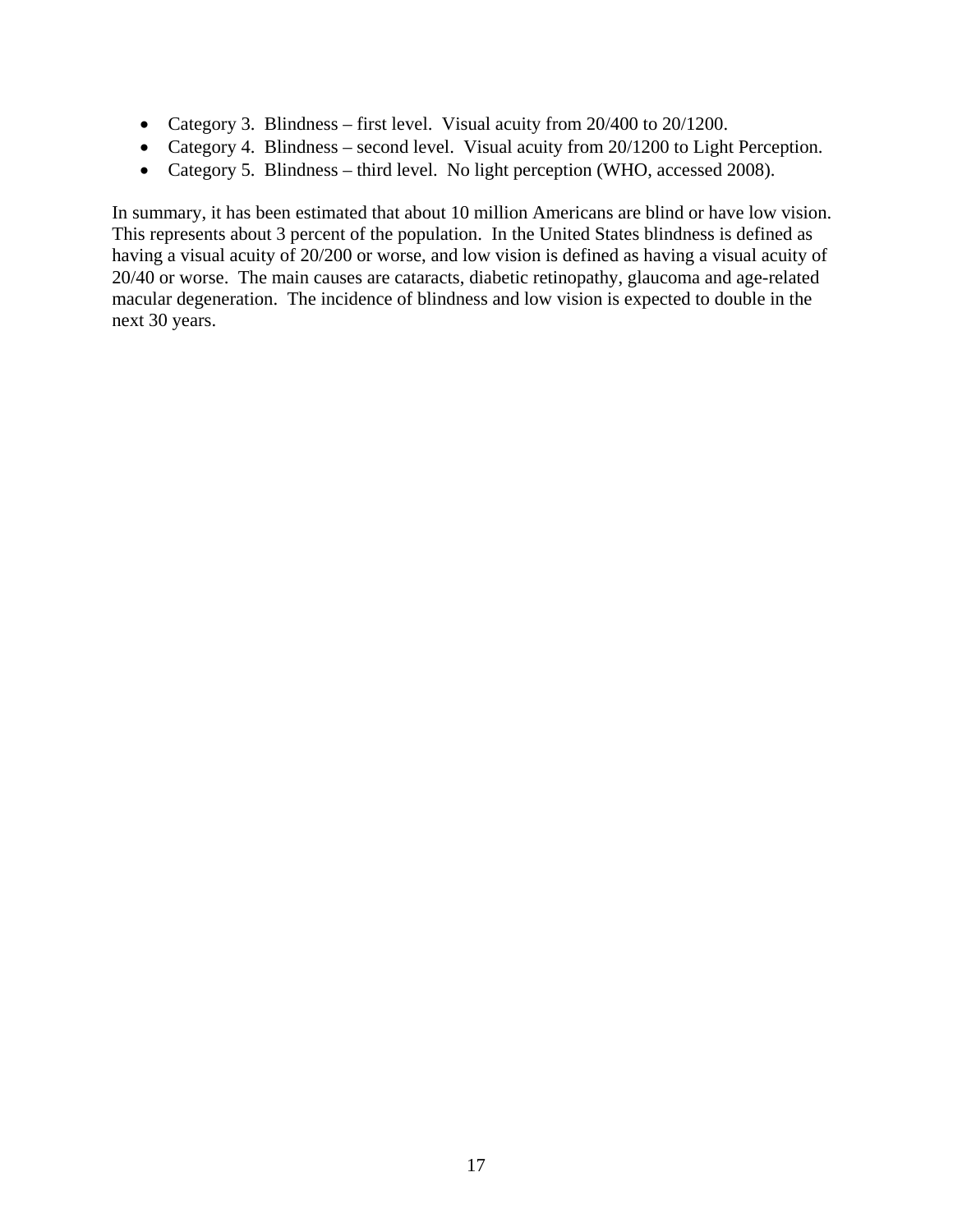# <span id="page-24-0"></span>**5.0 POTENTIAL BENEFITS FROM ENLARGED CROSSING SIGNALS**

# **5.1 PREDICTED PERFORMANCE**

In the present report, the best single estimate for a legibility index for the countdown numerals in pedestrian crossing signal heads was 25ft/in for pedestrians with normal vision (20/20) based on the literature reviewed (see Section 3.2). Table 5 shows the predicted numeral legibility distances for various numeral heights for pedestrians with normal vision (column 2), and for pedestrians with various degrees of low vision according to the different criteria reviewed in Section 4.3 above. Thus column 2 in Table 5 is a repeat of column 3 from Table 2, based on the normal legibility index. The remaining columns reveal the distance from which a pedestrian countdown indication might be comprehended for people with differing amounts of visual impairment.

For the sake of comparison, as was done for Table 2, a reference crossing distance of 120 feet will be employed, which is equivalent to the crossing distance for a pedestrian crosswalk traversing 10 motor vehicle travel or parking lanes each 12 ft wide (without a median or refuge). For 9-in high numerals, the legibility distance would be about 225 ft for a person with normal vision (20/20), making it easy to cross a 10 lane roadway (120 ft). For a person at the high end of the low vision range (mild impairment) as specified in the United States (20/40), the legibility distance would 113 ft, not quite enough to cross a 10 lane roadway. For a person at the high end of the low vision range (mild impairment) as specified in by the World Health Organization (20/70), the legibility distance would 64 ft, only enough to cross about 5 lanes. For a person at the low end of the low vision range as specified in the United States (20/200), on the boarder of being legally blind, the legibility distance would 17.5 ft, just enough to cross a one lane roadway. For a person at the low end of the low vision range as specified in by the World Health Organization (20/400), on the boarder of blindness, the legibility distance would 11 ft, not enough to cross even one lane.

| <b>Numeral</b> | NLD, ft      | NLD, ft      | NLD, ft      | NLD, ft       | NLD, ft       |
|----------------|--------------|--------------|--------------|---------------|---------------|
| Height, in     | for          | for          | for          | for           | for           |
|                | $VA = 20/20$ | $VA = 20/40$ | $VA = 20/70$ | $VA = 20/200$ | $VA = 20/400$ |
| o              | 150          | 75           | 43           | 15            | 7.5           |
| 8              | 200          | 100          | 57           | 20            | 10            |
| 10             | 250          | 125          | 71           | 25            | 12.5          |
| 12             | 300          | 150          | 86           | 30            | 15            |
| 14             | 350          | 175          | 100          | 35            | 17.5          |
| 16             | 400          | 200          | 114          | 40            | 20            |
| 18             | 450          | 225          | 129          | 45            | 22.5          |

#### **Table 5: Predicted Numeral Legibility Distances (NLDs), For Various Numeral Heights, and for Various Degrees of Visual Acuity (VA)**

From the perspective of the reference crossing distance of 120 ft, a 6-in high numeral would be adequate to cross such a 10 lane roadway for a pedestrian with normal vision (20/20). A 10-in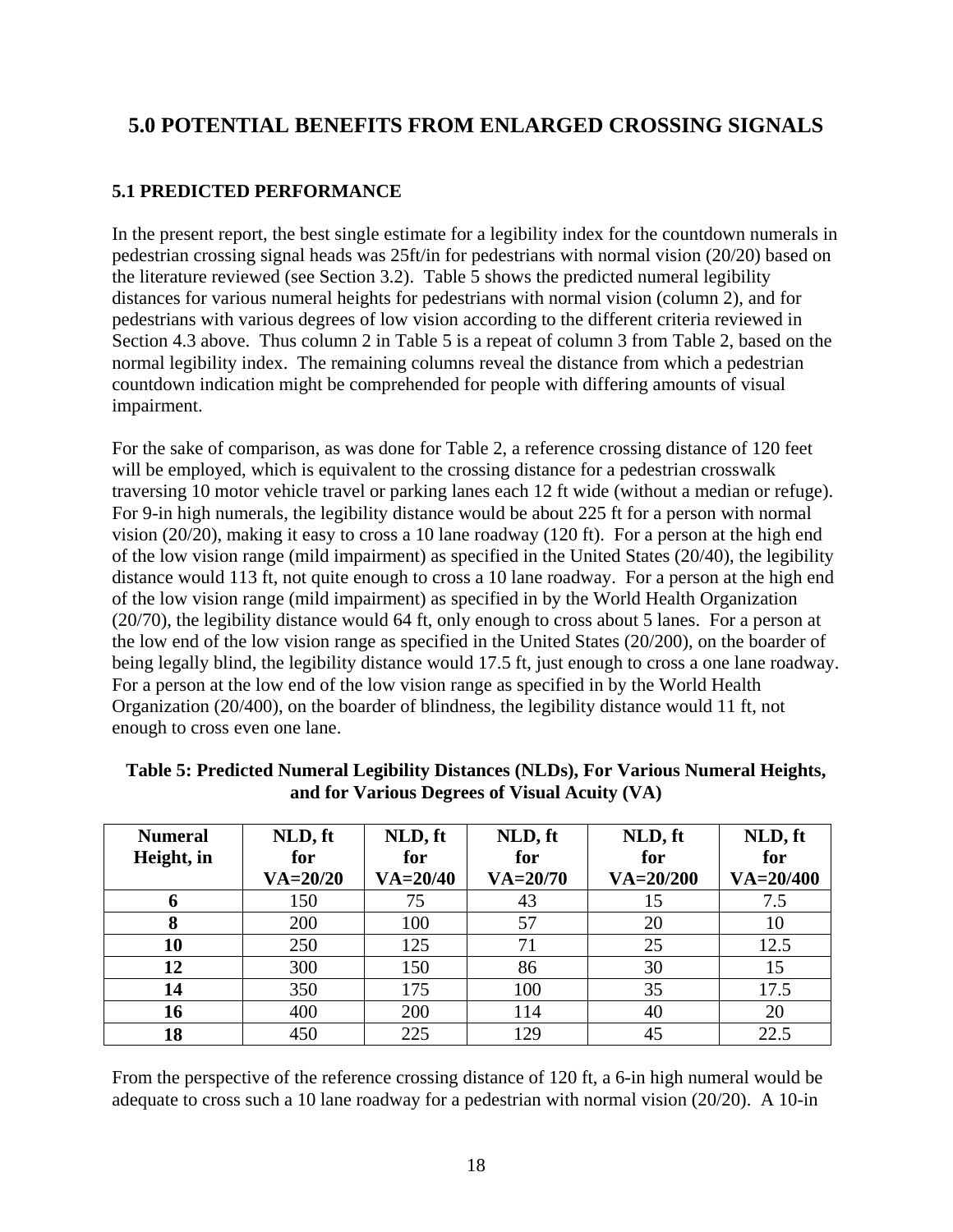numeral would be required for a pedestrian at the high end of the U.S low vision range (20/40). An 18-in numeral would be needed for a pedestrian at the high end of the international low vision range (20/70). These numerals would only accommodate the high end (better vision) of the range of visual acuities which define low vision. Even an 18-in numeral would not accommodate the low end (worse vision) of the range of visual acuities which define low vision, either by the U.S. or by the international criterion. By the U.S. criterion for the high end of low vision (20/200), an 18-in numeral would only support crossing a 3 to 4 lane roadway. By the international criterion for the high end of low vision (20/400), an 18-in numeral would not even support crossing a two lane roadway. In this context it is understandable how Yee (1985) found that 25 percent of elderly drivers had difficulty reading traffic signs. Visual impairment that sometimes accompanies old age can make it difficult to read even relatively large letters and numerals on signs and signals.

Table 5 reveals that the MUTCD minimum numeral height of 6-in for crossings of less than 100 ft is adequate for pedestrians with exactly normal vision (20/20). The further MUTCD specification of a minimum numeral height of 9-in for crossings of 100 ft or more accommodates most of the range of pedestrians with normal vision (20/20 to 20/40). However, a cutoff criterion for shifting from a 6-in numeral height to a 9-in height of 60 ft, as is used in the ITE Specification (see Section 3.1), might be better than the present cutoff criterion of 100 ft, as is used in the MUTCD. Such a change would ensure covering the entire range of normal vision as defined in the U.S. It would also assist pedestrians with mild degrees of low vision. The 9-in minimum numeral height would not, however, cover the entire range of normal vision as defined internationally (20/20 to 20/70), and would be wholly inadequate for supporting pedestrians with low vision. At the low (poor vision) extremes of low vision, no matter how they are defined, a 9 in numeral height would be barely sufficient to cross a one lane roadway. Thus, as revealed in Table 5, the present 9-in pedestrian countdown signals cannot be adequately comprehended by pedestrians with low vision, and employing larger numerals on such pedestrian signals could be of assistance. Although Table 5 relates to the legibility of numerals, if the color coding is ignored, it can be used as a first approximation for discriminating the two symbols used on pedestrian crossing signals, the Walking Man and the Raised Hand, as well. The visual features that distinguish these two symbols are about the same size as the features that distinguish the individual numerals. Thus enlarging the symbols proportionately with the numerals would also be of assistance to pedestrians with low vision.

An experiment conducted by Williams et al. (2006) is relevant in this regard. These researchers employed a sample of 41 research participants with low vision (visual acuities ranging from about 20/70 to 20/300). These participants started at a distance of 200 ft away from a pedestrian crossing signal comprised of combinations of three LED symbols, a Portland orange Raised Hand, a white Walking Man and white Animated Eyes that scan left to right at one cycle per second. The Walking Man and the Raised Hand symbols were 11.2 in high. For a given stimulus configuration, the research participants walked toward the pedestrian crossing signal until they could correctly identify the symbol being displayed. The most relevant symbol for the present report is the Raised Hand, which had a mean correct recognition distance of 92 ft, with a standard deviation of 42 ft. If one considers the range of visual impairment, this outcome represents much better performance than would be predicted by Table 5. For visual impairments of this magnitude, Table 5 would have predicted a numeral recognition distance of about 28 ft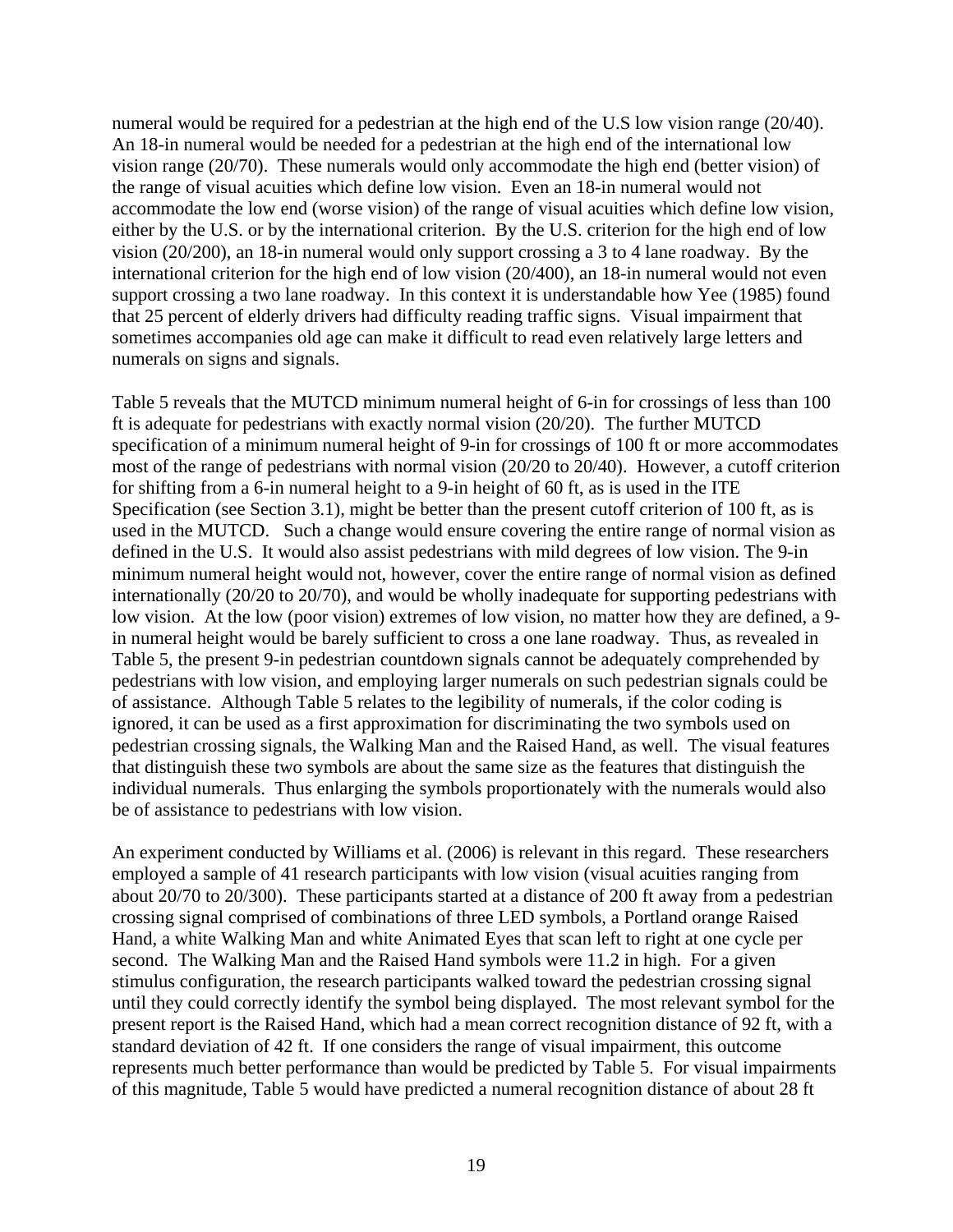<span id="page-26-0"></span>for an 11-in high symbol. However, there is one important feature of the Williams et al. experiment which must be taken into account. The important distinction among the symbols, to walk or not walk, was conveyed by color coding. Thus, as long as the participants could perceive a faint light and determine its color, it was not important to decipher the details of the symbol shape or configuration. This would not be the case for comprehending uniformly colored symbols or numerals. In addition, conspicuity was not an issue, since the participants presumably knew where the signals were.

#### **5.2 ADVANTAGES/DISADVANTAGES**

Table 5 can be used to make a case for investigating the use of enlarged pedestrian signal heads for people with low vision. The LED technology exists for creating extremely large symbol and text (numeral) displays, as witnessed by the growing number of digital billboards and other digital advertising signage alongside the roadway. Off-premise digital billboards portray crisp graphic and textual information in standard formats of 14 x 48 feet that change every few seconds. Gasoline stations employ large numeral LED displays to inform motorists of the changing price of fuel. As was mentioned before, in many ways, the technology is ahead of the standards in the area of digital visual signs and signals. Thus creating enlarged pedestrian signal heads is technically possible without extensive research and development, at least on an experimental basis. The advantages to pedestrians with low vision appear evident from the present analysis, but this inference should be tested by having low vision individuals view experimental versions of countdown signals with enlarged symbols and numerals from varying distances. Such testing can be conducted with LED arrays similar to those that would be used in proposed actual pedestrian signal heads, but mounted on temporary panels without the environmentally robust housings and electronics. If such testing confirmed the possible effectiveness of enlarged pedestrian signal heads, a trade study should be undertaken to evaluate the potential advantages and disadvantages of recommending such larger signals.

The main disadvantage to enlarged pedestrian signal heads is increased cost. Although the cost of an enlarged LED signal face and mask may not represent a great increase over that of a standard one, there are numerous other factors and costs which must be considered. For example, the larger signal heads will require more electric power, larger and heavier housings and sunshields, more weight and wind loading on mounting poles, and more complex logistics for maintenance and spare parts, if enlarged signal heads are employed for wider crossings and standard signal heads are employed for shorter crossings. Thus, in his comprehensive review of design considerations for traffic signs to meet the needs of older drivers, Mace (1988) does not recommend changing the legibility index of 40 ft/in, as used in the MUTCD. He recommends that enhancements be accomplished instead by changes in symbols, color and shape codes, multiple signing and placement. Thus the conservative argument might be to leave pedestrian countdown signals as they are, and not to entertain enlarged signal heads. Furthermore, accessible pedestrian signals employing auditory and tactile cues are already being deployed for the blind and low vision segment of the population. These auditory and tactile devices can possibly serve as supplements to currently deployed countdown signals, thus obviating the need for enlarged signal heads.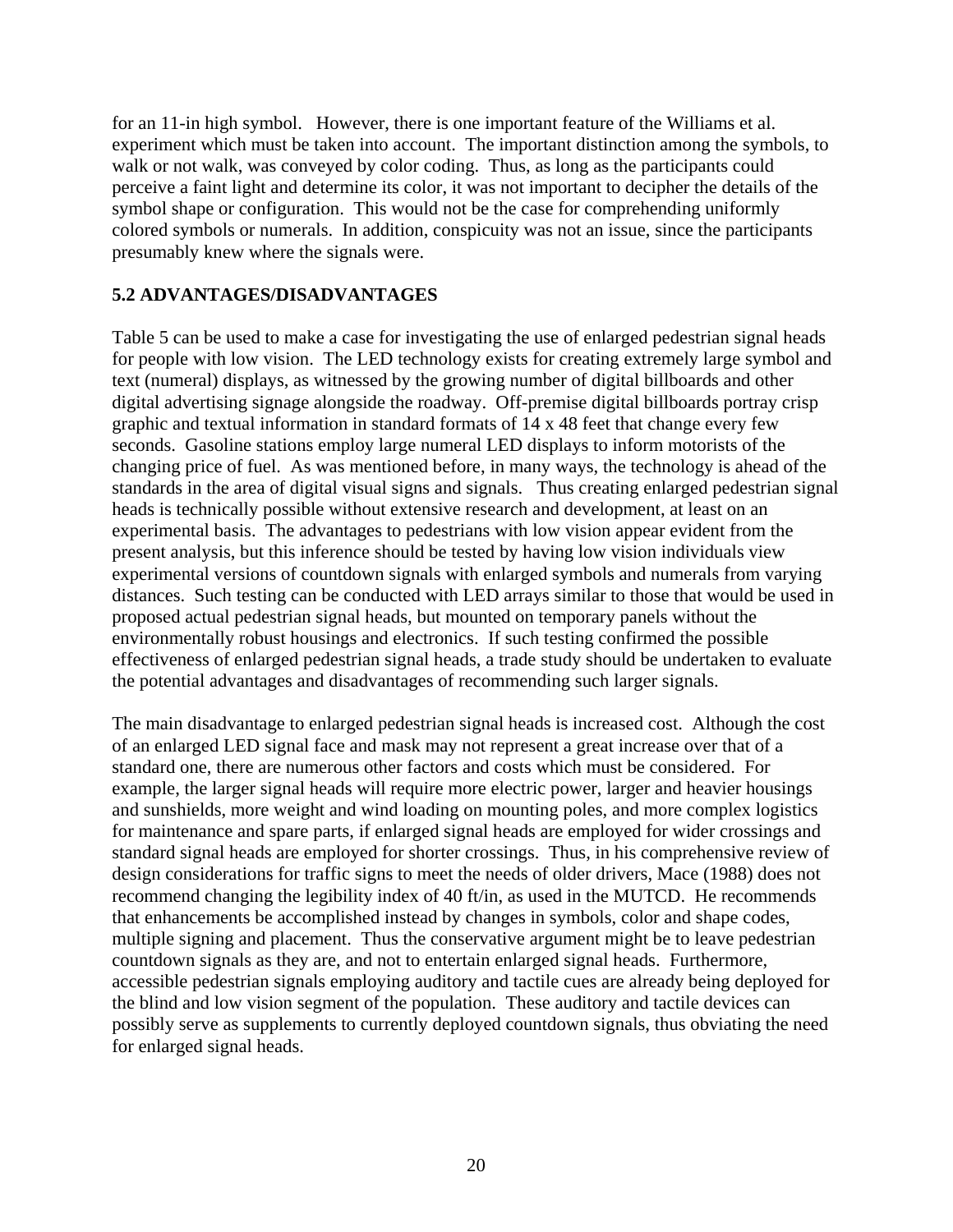<span id="page-27-0"></span>On the other hand, the most liberal interpretation would be to develop an array of enlarged pedestrian signal heads to accommodate all American citizens with low vision, covering the entire range of visual acuities from 20/40 to 20/200. At the low end (poorer vision) of this range (20/400) the countdown numerals would have to be 48 in high to cross a 10 lane roadway, an obviously impractical numeral size. Thus it is not possible to accommodate all American citizens with low vision using distal countdown signals located on the opposite side of a wide roadway. In fact, with present signal heads, some pedestrians with low vision often glance quickly at the countdown signal located very close to them on the departing sidewalk to obtain an initial estimate of the remaining crossing time before stepping off the curb. Once they have initiated their crossing, however, they are not provided with any more visual signal indications, since they cannot comprehend the distal countdown numerals in front of them until they have almost arrived to the opposite curb.

Depending upon the degree of visual impairment, larger signal indications could be helpful in some situations, but a careful trade study needs to be conducted to determine the costs / benefits of installing enlarged signal heads. This trade study needs to consider the portion of the low vision community to be served, the length of the roadways to be crossed, as well as the use of other auditory and tactile accessible pedestrian crossing signal alternatives. In short, a systems engineering approach is needed to comprehensively integrate various possible technical solutions, of which possible enlarged pedestrian signal heads is only one. Such a systems engineering approach is even more critical when considering extremely wide roadways (more than 10 lanes), with high pedestrian crossing volumes, in places frequented by many visitors who are not familiar with the surroundings.

# **5.3 LESSONS FROM CANCELLED LAS VEGAS EXPERIMENT**

Las Vegas, Nevada, is an American city with extremely wide roadways experiencing high pedestrian crossing volumes consisting of a large proportion of visitors. Thus Las Vegas was the city selected for a planned experiment to install enlarged pedestrian signal heads with 12-in high countdown numerals at a small number of intersections. Unfortunately, the planned Las Vegas experiment was cancelled. However, a site visit to Las Vegas was made to discuss issues surrounding the proposed experiment. In February of 2007, discussions were held with O. C. White, the City Traffic Engineer for Las Vegas, and with Mukund Dangeti, a researcher from the University of Nevada at Las Vegas. Their main concern was elderly pedestrians with low vision crossing wide roadways where the vehicular traffic was traveling at relatively high speeds. Figure 3 shows one of the sites that had been selected for installation of enlarged pedestrian signal heads. There is a shopping center on one side of the street and residences on the other. Many pedestrians cross this street to go to the shopping center. As can be seen in the Figure, the shopping center is on the opposite side of the street, and a different pedestrian safety countermeasure has been installed instead, but the crossing pedestrians are ignoring it.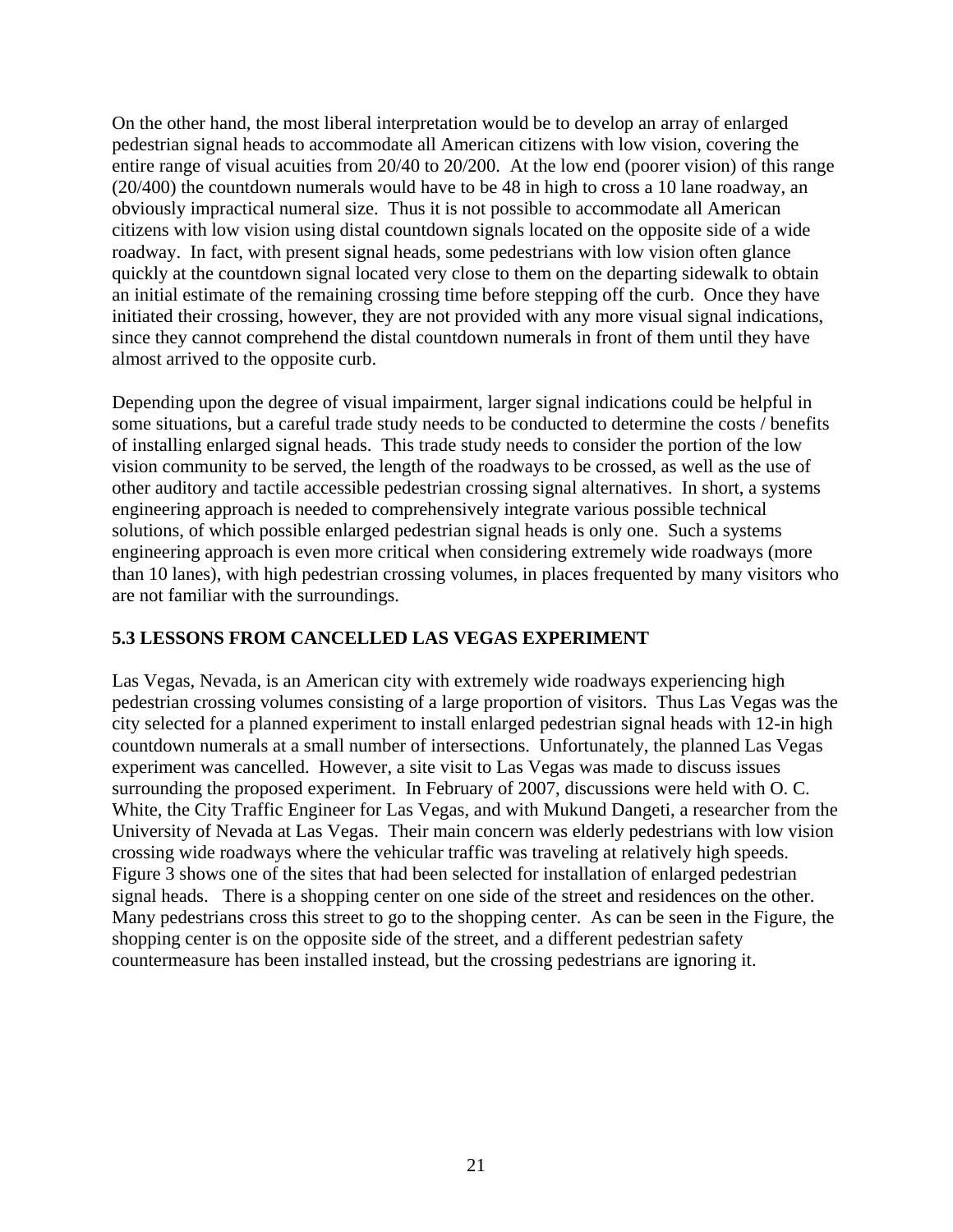<span id="page-28-0"></span>

**Figure 3: Possible Site for Installation of Enlarged Pedestrian Countdown Signals in Las Vegas, NV.** 

Other potential installation sites were also examined in Las Vegas. One of these sites is shown in Figure 4. At this site the crossing spanned 12 lanes of traffic. Although the existing countdown pedestrian crossing signals could be comprehended from the opposite side of the roadway, the numerals were small and competed with many other visual distractions. This site represents a situation where comprehension of the numerals was adequate for persons with 20/20 vision, but the signal conspicuity was small for visitors with normal vision who might not know to expect such a signal. This site definitely represents a situation which would be extremely challenging for a pedestrian with low vision, or even for a pedestrian at the low end of the normal vision range, near the 20/40 boundary for visual impairment.



**Figure 4: Another Possible Site for Installation of Enlarged Pedestrian Countdown Signals in Las Vegas, NV.**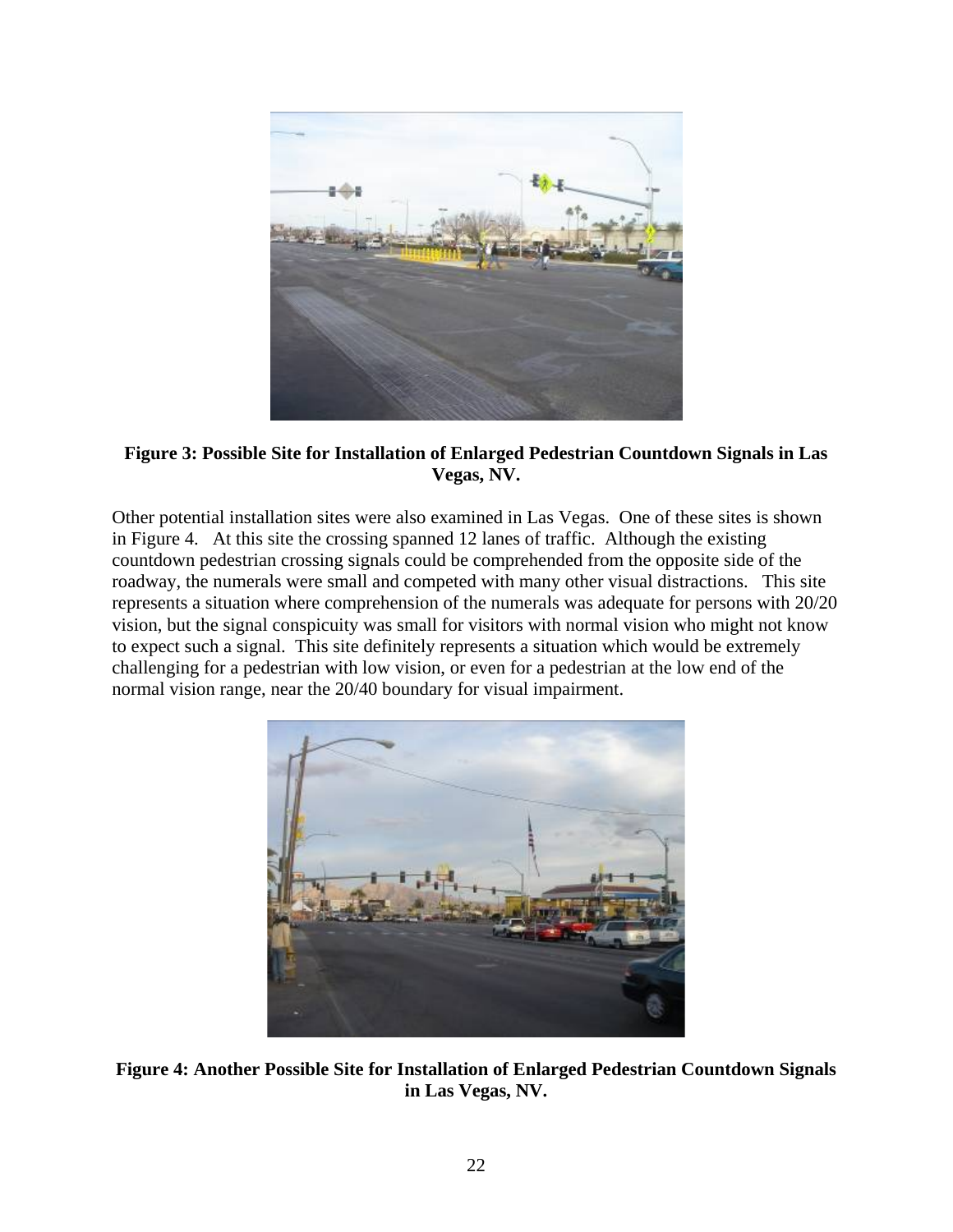In summary, the predicted performance of present standard signal heads indicates that the countdown numerals cannot be comprehended by pedestrians with low vision from across a wide roadway. The predicted performance of enlarged pedestrian signal heads indicates that such enhanced devices could be helpful for a certain portion of the American population with low vision when crossing wide roadways. Enlarged signal heads could not, however, accommodate the entire range of low vision from a visual acuity of 20/40 to a visual acuity of 20/200. A site visit to Las Vegas, Nevada, provided some examples of unusually wide intersections which would be extremely challenging to cross for a pedestrian with low vision. A systems engineering approach is needed to integrate various technical solutions to the problem of low vision pedestrian crossings, including consideration of auditory and tactile accessible signal alternatives.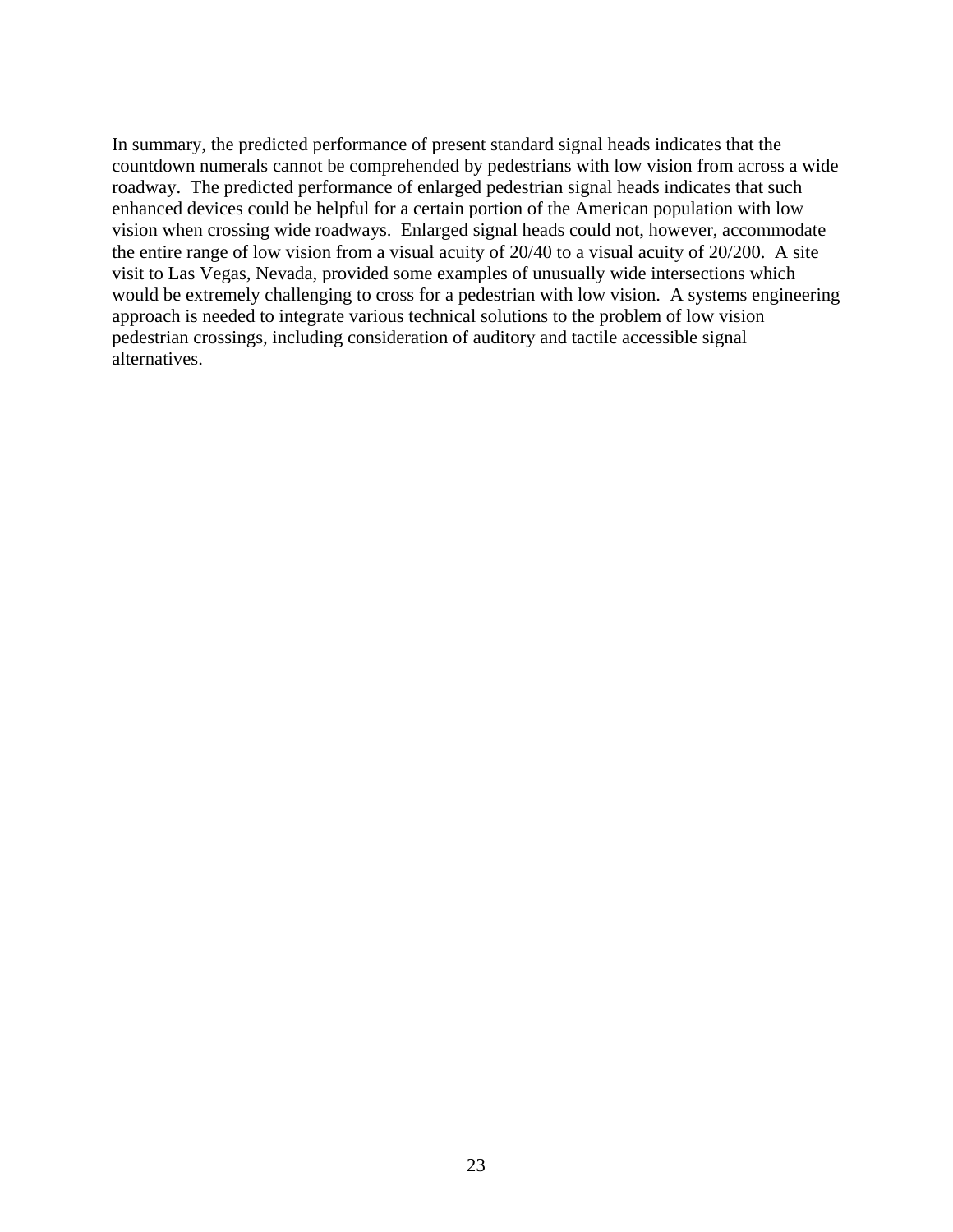# **6.0 SUMMARY AND RECOMMENDATIONS**

<span id="page-30-0"></span>This Section provides a brief summary of the findings of the present project, and offers some recommendations for possible future action.

#### **6.1 SUMMARY OF FINDINGS**

The present research effort investigated the potential effectiveness of employing enlarged pedestrian crossing signal heads, with larger symbols and numerals, to assist pedestrians with low vision (visual impairment). Three questions were addressed: 1) Can the existing pedestrian crossing signals be adequately detected and comprehended by pedestrians with normal vision? 2) Can the existing pedestrian crossing signals be adequately detected and comprehended by pedestrians with low vision? 3) Would employing larger symbols and numerals on pedestrian countdown signals assist pedestrians with low vision?

First, the visual capabilities of pedestrians with normal vision were explored. For the pedestrian with normal vision, practical luminance levels of about of 1 x  $10^{-6}$  cd/m<sup>2</sup> can be detected in a completely dark environment. For normal vision, human visual acuity, the ability to resolve fine differences in stimulus detail, was found to be about 1 min of visual angle. Luminance contrast ratios ranged from a minimum value of 3:1, for marginally acceptable visual performance, to recommended values of 15:1 and 20:1, for accurate and rapid perception of the symbols and text. As concerns legibility, a value of 25 ft/in was taken to serve as the best single estimate for the legibility index for normal vision. In the case of conspicuity, it was determined that an approximate halving of the sign or signal recognition or legibility distance would be needed in order to account for conspicuity factors.

Next, the characteristics of standard pedestrian countdown signals were reviewed. A brief examination of pedestrian signal specifications revealed minimum symbol and numeral dimensions (height x width) that range from  $150 \text{ mm}$  x  $89 \text{ mm}$  (6 in x 3.5 in) to 305 mm x 190 mm (12 in x 7.5 in). Likewise, depending upon the symbol/numeral color, minimum luminance values ranged from 1,400 cd/m<sup>2</sup> to 5,300 cd/m<sup>2</sup>. These signal characteristics were then compared with the visual capabilities of pedestrians with normal vision. For pedestrians with normal vision, the predicted performance of the existing standard countdown crossing signals indicated excellent detectability distances at night and good detectability distances during the day. The predicted performance indicated excellent contrast ratios during the day, making standard sized symbols and numerals easy to comprehend. These contrast ratios were found to be too high during the night, however, contributing to numeral glare and blooming, and thereby reducing numeral comprehension to some extent. Nighttime dimming of the signal luminance to about one quarter of the daytime luminance was suggested to help the situation. The results of informal local measurements made with a small sample of pedestrian countdown signals in the Washington, DC, metropolitan area tended to confirm these conclusions. Average observed detectability distances were 0.3 mi (1,600 ft) in the day, and 0.5 mi (2,600 ft) at night, close to what was predicted. Luminance  $(4,913 \text{ cd/m}^2 \text{ for the Rasied Hand symbol})$  and legibility measurements (close to 40ft/in) generally exceeded expectations, based upon equipment specifications and performance predictions. In general, the overall performance of standard pedestrian signals should be satisfactory for pedestrians with normal vision.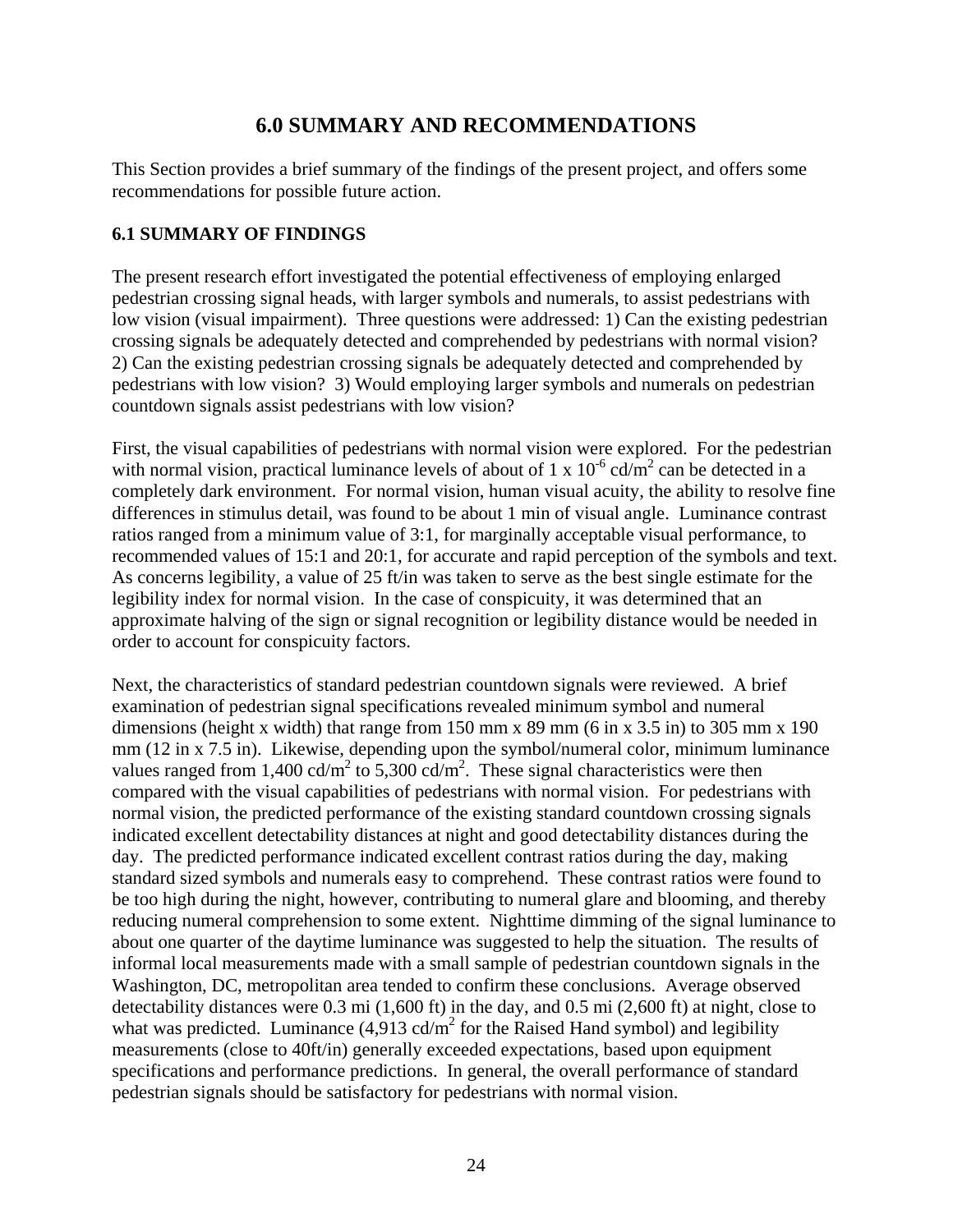<span id="page-31-0"></span>Next, the visual capabilities of pedestrians with low vision were explored. This investigation revealed that about 10 million Americans are blind or have low vision. This represents about 3 percent of the population. The main causes are cataracts, diabetic retinopathy, glaucoma and age-related macular degeneration. In the United States blindness is defined as having a corrected visual acuity of 20/200 or worse, and low vision is defined as having a corrected visual acuity of 20/40 or worse.

Finally, the predicted performance of present standard signal heads indicates that countdown numerals cannot be comprehended by pedestrians with low vision from across a wide roadway. The predicted performance of enlarged pedestrian signal heads indicated that such enhanced devices could be helpful for a certain portion of the American population with low vision when crossing wide roadways. Enlarged signal heads could not, however, accommodate the entire range of low vision from a visual acuity of 20/40 to a visual acuity of 20/200. It was suggested that a cutoff criterion for shifting from a 6-in numeral height to a 9-in height of 60 ft, as is used in the ITE Specification, might be better than the present cutoff criterion of 100 ft, as is used the MUTCD. Such a change would ensure covering the entire range of normal vision as defined in the U.S. A site visit to Las Vegas, Nevada, provided some examples of unusually wide intersections which would be extremely challenging to cross for a pedestrian with low vision. A systems engineering approach was suggested to integrate various technical solutions to the problem of low vision pedestrian crossings, including consideration of auditory and tactile accessible signal alternatives.

In summary, on the basis of the present report, answers to the three parts of the basic research question may be deduced as follows: 1) Can the existing pedestrian crossing signals be adequately detected and comprehended by pedestrians with normal vision? YES. 2) Can the existing pedestrian crossing signals be adequately detected and comprehended by pedestrians with low vision? NO. 3) Would employing larger symbols and numerals on pedestrian countdown signals assist pedestrians with low vision? YES, but a comprehensive systems engineering approach is needed to evaluate the problem, with enlarged pedestrian signal heads being only one of the possible alternative solutions. Cost / benefit analyses need to be conducted as part of that approach.

# **6.2 RECOMMENDATIONS**

The present report offers several recommendations based primarily upon a review of the technical literature, and to a small degree on informal local measurements:

• The present version of the MUTCD specifies a 6-in minimum countdown numeral height for pedestrian crossings of less than 100 ft, and a 9-in high minimum numeral height for crossings of more than 100 ft. This present cutoff criterion is adequate for pedestrians with exactly 20/20 visual acuity, but does not cover the entire range of normal vision, which extends up to a visual acuity of 20/40. An investigation should be undertaken of the consequences of changing this cutoff criterion to 60 ft, as is recommended in the ITE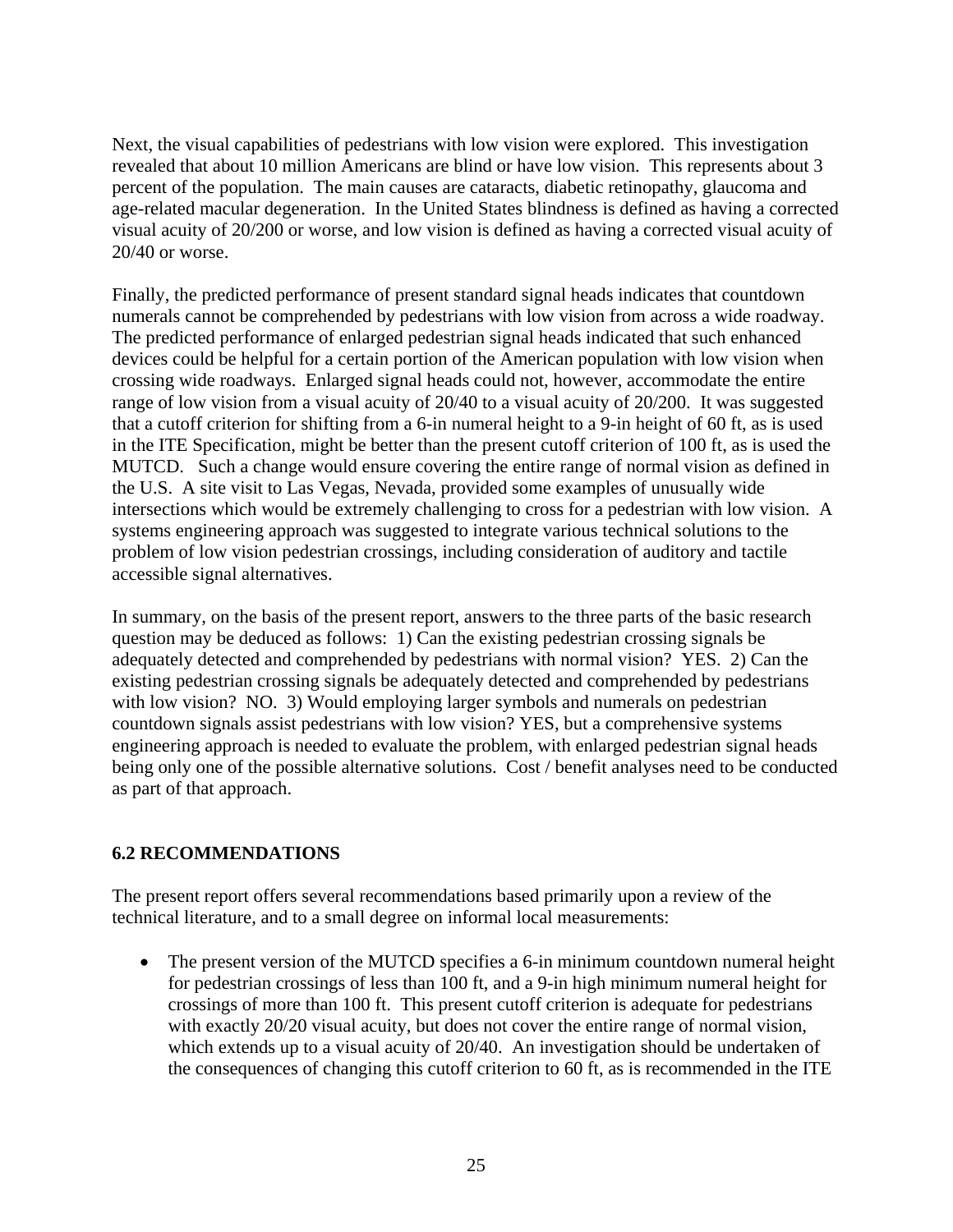Standard. Such a change would ensure accommodating the entire range of normal vision as defined in the U.S. It would also assist pedestrians with mild degrees of low vision.

- The present standards and specifications for signal luminance, as well as the capability of existing pedestrian signal heads, are adequate for daytime viewing, ensuring sufficient brightness and contrast to support rapid and accurate numeral legibility across moderately wide roadways for pedestrians with normal vision. However, these signal luminances are too high for nighttime viewing. Such signal luminances produce direct glare and numeral blooming, which interfere with signal legibility. Without any signal dimming, nighttime legibility distances are less than daytime legibility distances. An investigation should be undertaken of the consequences of specifying a dimming feature for nighttime operation of pedestrian signal heads. Such a feature would substantially improve the nighttime legibility of countdown signals for pedestrians with normal vision, and assist those with low vision.
- The present report demonstrated that, from a visibility perspective, enlarged pedestrian signals could be of possible benefit to a portion of the pedestrian population with low vision. A systems engineering trade study should be conducted to more comprehensively assess the potential role of enlarged countdown signals to accommodate low vision pedestrians. This study should investigate the potential role of such enlarged signals in the context of other pedestrian safety countermeasures directed at supporting blind and low vision pedestrians, including already implemented auditory and tactile accessible pedestrian signaling devices. This trade study needs to consider the portion of the low vision community to be served, the length of the roadways to be crossed, the relative need for legibility vs. conspicuity, as well as the overall benefits and costs of fielding enlarged pedestrian signal head equipment.
- If the above trade study demonstrates a potentially viable role for enlarged visual numerals on pedestrian countdown signals, then a small-scale field study should be undertaken to validate the predicted legibility benefits of such signals with a sample of pedestrians with varying degrees of low vision. The technology is in place to create enlarged countdown numerals with relative ease on an experimental basis. Such testing can be conducted with LED arrays similar to those that would be used in proposed actual pedestrian signal heads, but mounted on temporary panels without the environmentally robust housings and electronics. In a safe outdoor field testing environment, visually impaired pedestrians could view the experimental numeral displays that have been enlarged by varying amounts from different distances. In this manner, the potential benefit of enlarged countdown signals predicted in the present investigation, based on a review of the technical literature, could be confirmed or refuted by empirical data.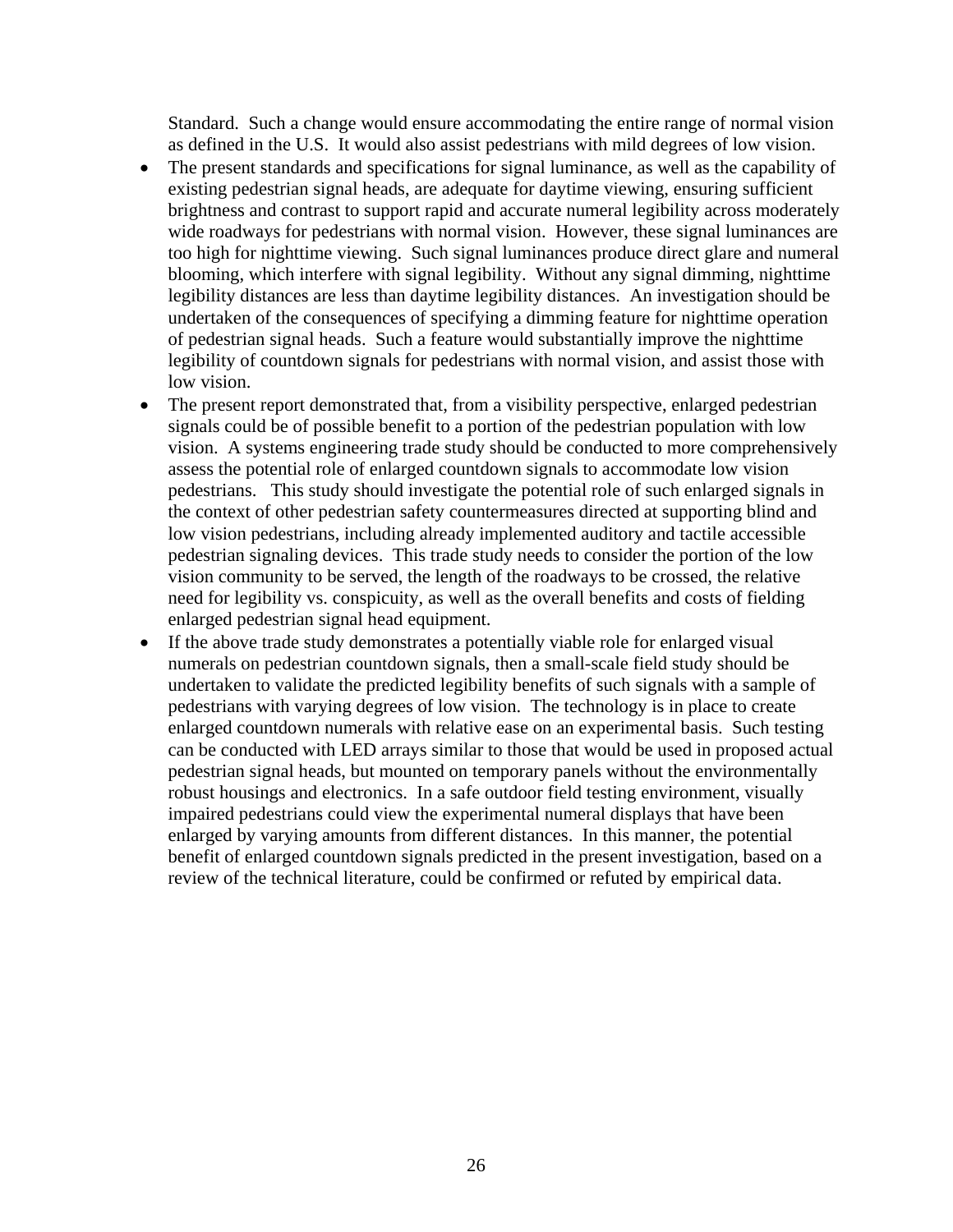# **REFERENCES**

- <span id="page-33-0"></span>1. American Foundation for the Blind, (2008). Living with Low Vision. Retrieved October 10, 2008, from American Foundation for the Blind Web site: http://www.afb.org/Section.asp?Se ctionID=26&TopicID=144.
- 2. AFB (accessed 2007). Key Definitions of Statistical Terms. American Foundation for the Blind.
- 3. ANSI, American National Standards Institute. (2007). American national standard for environmental and facility safety signs. American National Standard, Publication No. ANSI Z535.22007, Washington, D.C., May 14, 2002.
- 4. Bertucci, A. (2006). Sign legibility rules of thumb. Retrieved October 10, 2008, from United States Sign Council Web site: http://www.ussc.org/SignLegibilityLettersize.pdf.
- 5. Buser, P.A., Imbert, M., Kay, R.H. (1992). *Vision*. Cambridge, MA: MIT Press.
- 6. California (2007). Purchase Specification Light Emitting Diode (LD) Signal Modules (Combination Pedestrian Signal). LED PED Combo Specification. California Department of Transportation, February 28, 2007.
- 7. Chang, D. National Pedestrian Crash Report. National Highway Traffic Safety Administration. Washington, DC 20590.
- 8. District of Columbia (accessed 2008). 25 Traffic Signal Material. D.C. Department of Transportation
- 9. FHWA (2007). Maintaining Traffic Sign Retro-reflectivity. Federal Highway Administration 23 CFR Part 655 [FHWA Docket No. FHWA2003-15149] RIN 2125-AE98.
- 10. Garvey, P.M. (2002). Synthesis on the legibility of Variable Message Signing (VMS) for readers with vision loss. United States Access Board. Retrieved October 10, 2008 from the United States Access Board web site http://www.access-board.gov/research/VMS/ finalreport.htm.
- 11. Hecht, S., Shlaer, S., and Perenne, M. Energy, Guanta, and Vision. The Journal of General Physiology, July 20, 1942. pp. 819-840.
- 12. ITE (2004). Pedestrian Traffic Control signal Indications Part 2: Light emitting Diode (LED) Pedestrian Traffic Signal Modules. Performance Specification of the Institute of Transportation Engineers. Adopted March 19, 2004.
- 13. Lenovo (accessed 2008). Refection and Contrast. http://www.pc.ibm.com/ww/healthycomputing/vdc-crb.html. Retrieved October 11, 2008.
- 14. Mace, D.J. (1988). Sign legibility and conspicuity. *Transportation in an Aging Society: Improving Mobility and Safety for Older Persons.* Transportation Research Board, Special Report 218 (2), 270293.
- 15. Montgomery, T.M. (2008). Visual acuity. Retrieved October 10, 2008, from Anatomy, Physiology & Pathology of the Human Eye web site: http://www.tedmontgomery.com/the\_ eye/acuity.html.
- 16. MUTCD (2003). *Manual on Uniform Traffic Control Devices for Streets and Highways*. Federal Highway Administration, Washington, DC.
- 17. MUTCD (accessed 2008). Discussion of MUTCD Sign Size Requirements, April 17, 2003. [http://tcd.tamu.edu/documents/rwstc/shs-mutcd\\_sign\\_size\\_requirements.doc](http://tcd.tamu.edu/documents/rwstc/shs-mutcd_sign_size_requirements.doc).
- 18. NEI (2002). More Americans Facing Blindness than Ever Before. National Eye Institute. National Institutes of Health. Accessed 2007.